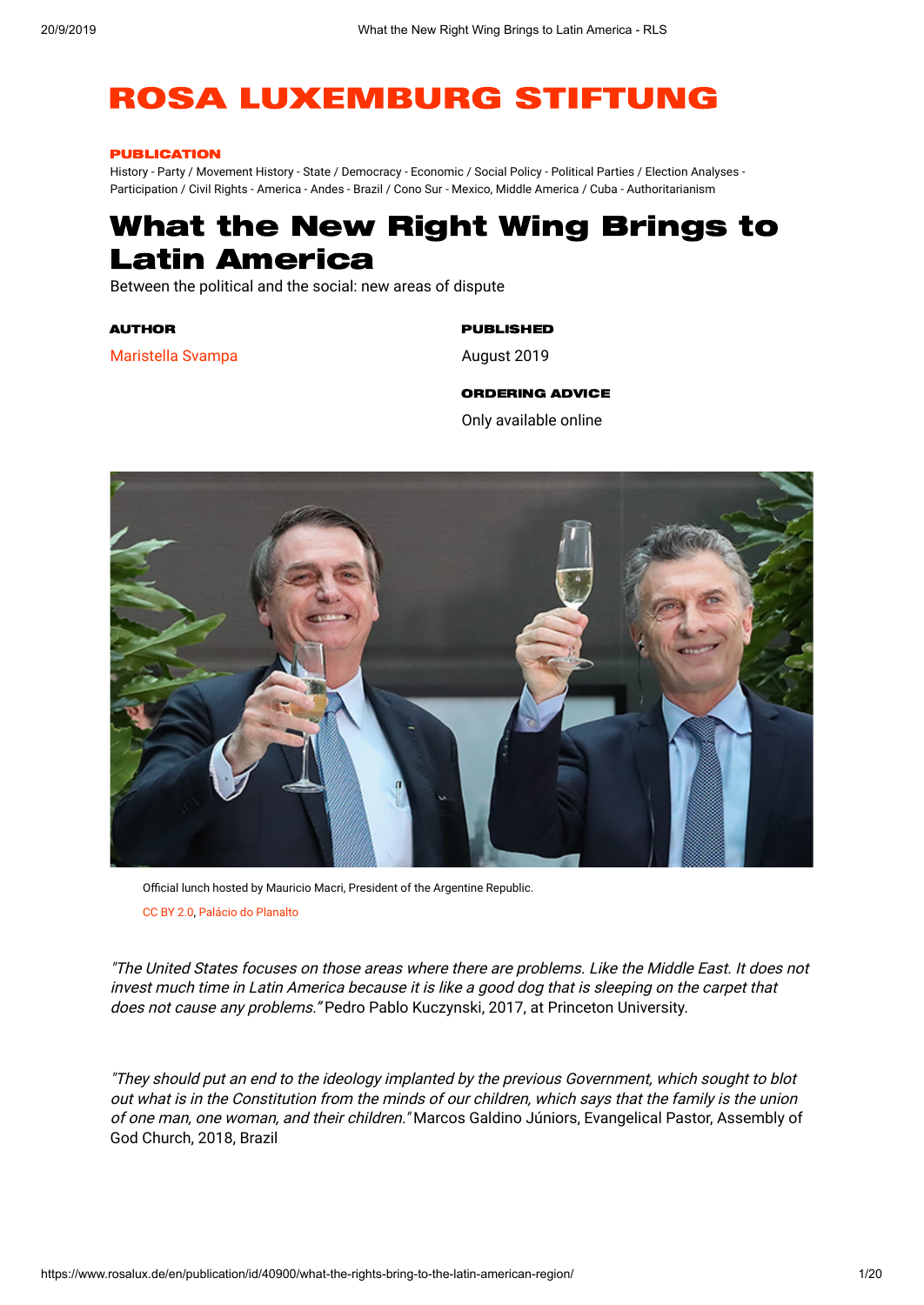# Introduction

Until a few years ago, Latin America represented by progressive governments was thought to be running counter to the radicalization process of neoliberalism now traversing Europe and the United States, with its consequences of increasing inequality, xenophobia, and anti-globalism. Nevertheless, changing ideological winds are sweeping the region. The end of the progressive cycle, at least as we knew it, is now a definitive fact in terms of government, regional alliances, and the climate of the times.

The end of the cycle brought with it the decline of progressivism as a *lingua franca*. The modular elements that distinguished this common language were the questioning of neoliberalism, characteristic of the 1990s; an egalitarian discourse that aimed at social inclusion, especially through social programs and the impetus of consumption; the implementation of heterodox economic policies; and, finally, the aspiration to build a Latin American setting, all of which were necessary for working out regional integration. Undoubtedly, the consolidation of a progressive political hegemony associated with these four modular elements was linked to the boom in international commodity prices.

Throughout the progressive cycle (2000–2015) there were those who tended to identify Progressivisms and Lefts more or less automatically. At the national and regional level, however, the clarification of what was understood as "progressivism" was the object of harsh debates and interpretations from the Lefts, especially with regard to issues involving the conception of social change, the role of social movements, and development strategies—among others. These clashes revealed the growing tension between different decolonizing political narratives, especially between the national-developmentalist and the indigenist narrative, which both had a strong role in the epochal shift; that is, in the questioning of neoliberal hegemony and the opening up of a new political scenario. The developmentalist narrative, updated in terms of neo-extractivism, would end up incorporating other dimensions typical of the populist tradition so deeply rooted in our latitudes, and in time would give rise to a *high-intensity populism*<sup>[\[1\]](https://www.rosalux.de/en/publication/id/40900/#_ftn1)</sup> in its different expressions.

Thus, towards the end of the first decade of the twenty-first century the "populism category" gained more and more ground in characterizing progressive governments until it became a commonplace and turned into a political and interpretive battlefield, as well. On the one hand, the media sectors and the right-wing camp heavily bastardized the concept of populism, which quickly became associated with political and economic demagoguery, personalism, and corruption. On the other hand, an effort was made in academic sectors to abandon the one-dimensional and pejorative vision of its detractors and acknowledge that Latin American populisms of the twenty-first century—like their predecessors of the twentieth—as political regimes are ambivalent, complex, and multifaceted.

As I understand it, populisms—in the plural—constitute a complex and contradictory political phenomenon that entails a constituent tension between democratic and non-democratic elements. Populisms may be defined as a structuring dimension of politics, a way of understanding—and partially breaking up—the verticality of the social bond that appears condensed into a certain conception of social change in favour of those sectors considered most disadvantaged. In terms of tradition, there is a varied typology ranging from right-wing populisms associated with a xenophobic and protectionist discourse more frequent in the central countries to those of a progressive nature that are linked to different variants of peripheral nationalisms, as has traditionally been the case in the Latin American region.

The thing about populisms is that they understand politics in terms of polarization and binary conceptions, which has several consequences: on the one hand, they contribute to simplifying the political space by dividing things up into antagonistic blocks (the *popular* block versus the oligarchic block); on the other hand, they promote the selection and ranking of certain antagonisms to the detriment of others, whose relevance tends to be denied or minimized (when not entirely expelled from the political agenda), as well as the underestimation of political and social pluralism. In addition, in terms of the leader-organizations relationship the model these historically take in the region is that of controlled social participation, i.e., the subordination of collective actors to the leader under the watchful eye of the state.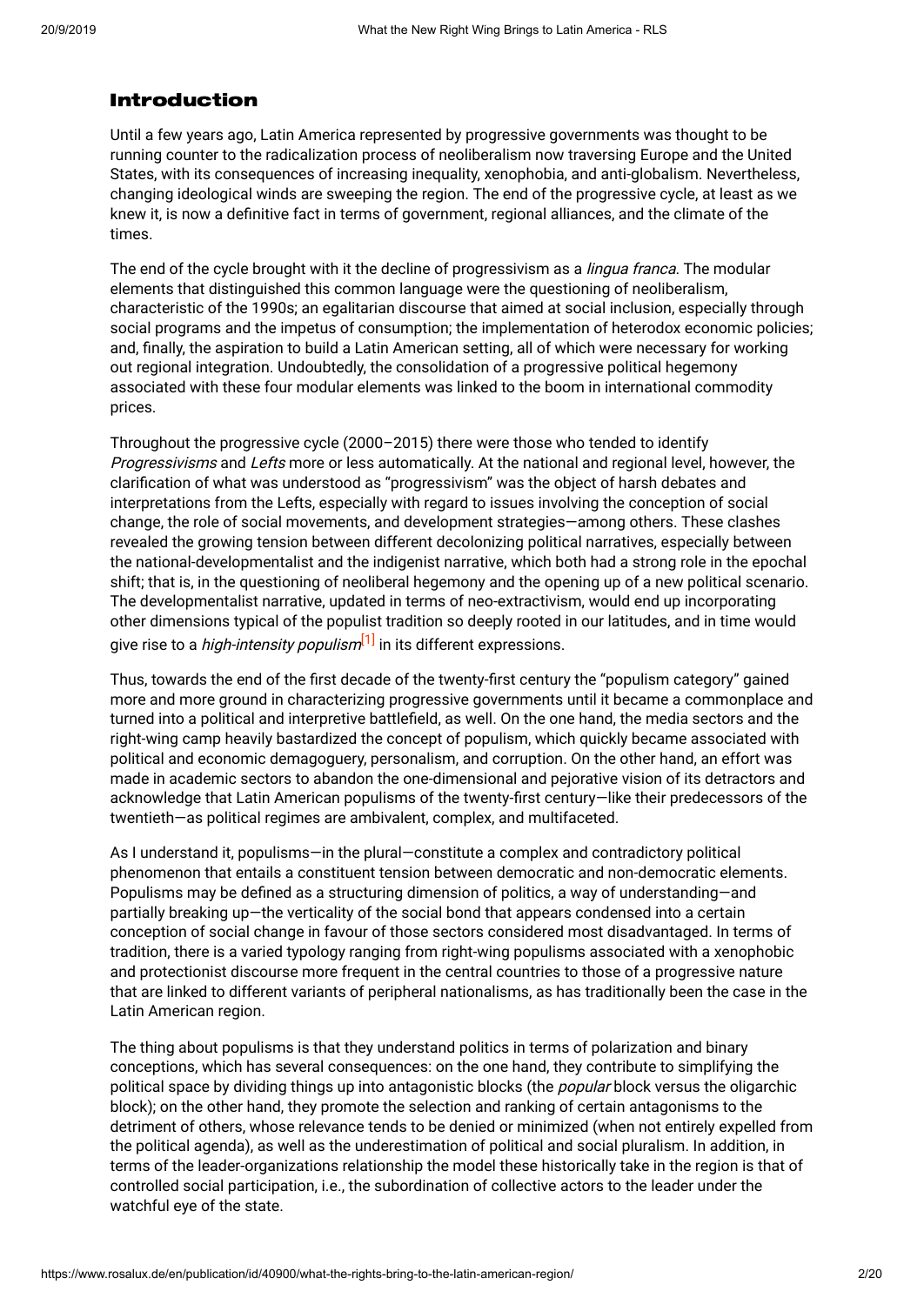Along these lines, the Latin American populisms of the twenty-first century present similarities with the classical populisms of the twentieth century (those between the 1930s and 1950s). Certainly, the governments of Hugo Chávez, Néstor Kirchner and Cristina Fernández, Rafael Correa, Evo Morales, and even those of Lula Da Silva and Dilma Rousseff in countries with a notoriously populist tradition enabled the return of *high-intensity populisms* sustained in the assertion of the State as builder of the nation; a link of sorts with social organizations; the exercise of politics as a permanent contradiction between two antagonistic poles; and, finally, the leader as the central figure.

Above and beyond the language of war, the salient characteristic of twenty-first-century populisms was the consolidation of a governance system, of a social covenant in which the tendency to social inclusion (expansion of rights, benefits for the most neglected sectors, and inclusion by consumption) coexisted together with a pact with big capital (agribusiness, the extractive sectors, and even with the financial sectors in some cases). In keeping with this, and despite the nationalization processes (which must be analysed on a case-by-case and per country basis), populist progressivisms established alliances with large transnational corporations, increasing the latter's weight in the national economy. Examples of this include Ecuador, where the most important companies increased their profits compared with the previous period; Argentina, which showed greater concentration and foreignization of business leadership during the Kirchner cycle; and Brazil, where the Lulist consensus undertook an alliance with the agribusiness sector while favouring the financial sector as well.

That said, and in light of the end of the progressive cycle, it is worth asking what factors strengthened the visibility and legitimization of conservative values, including authoritarian/reactionary ones. Was it the process of polarization and the personalization of leadership? Did perhaps the consolidation of more traditional political regimes—plebeian or middle class populisms—facilitate a transition to more radicalized, rightist options? Alternatively, is the connection between actually existing progressivisms and the conservative shift more indirect, by means of the weakening of social movements? We can also wonder if the emergence of a new right is still the exception in Latin America, and if this new right does not arise from an overall trend indirectly related to the demise of progressivism in Latin America.

In an attempt to answer some of these questions, I propose a two-pronged discussion. I will first seek to draw a general picture of the end of the cycle and the shift to the right, through an investigation of the political changes that have occurred, the new governmental alignments, and the collapse of the progressive regional institutionality forged over the last fifteen years; in short, the emergence of new political and business alliances and the new geopolitical challenges.

I will then offer a more theoretical, but also more specific explanation of how populisms and their polarizing dynamics opened windows of political opportunity and established new social thresholds. I must clarify, however, that rather than discussing the concept of populism and its multiple interpretations, I want to take as a starting point the definition given above (populism as ambivalence, as a polarizing force, and as a social covenant) to explain the factors that strengthened the visibility and legitimization of conservative values, including authoritarian/reactionary ones. Accordingly, I will analyse how the recursive dynamics unleashed consolidated antagonistic camps and opened up new political opportunities that focused on and strengthened conservative positions, even of a reactionary and authoritarian nature. I also want to account for the type of right-wing forces that characterize the region, establishing differences and similarities between the Neoliberal Right and the Authoritarian Radical Right. Finally, in relation to the spheres of conflict, I will revisit the cases of Brazil and Argentina—two of the countries that spearheaded the ending of the cycle—to give an account, in turn, of this seesawing between the political sphere and the social sphere.

# Part One: End of the Cycle, Governments, Regional Alliances, and Geopolitical Changes

In terms of governments, the decline of the progressive cycle seems to have begun in Brazil in 2015 with the parliamentary coup against President Dilma Rousseff, and then in Argentina with the electoral victory of Mauricio Macri. It would deepen in 2017 with the Ecuadorian transition after the victory of Lenin Moreno, whose government signified a critical distancing from the coordinates of Correa's progressivism, and was completed in Chile with the return of Sebastián Piñera to government.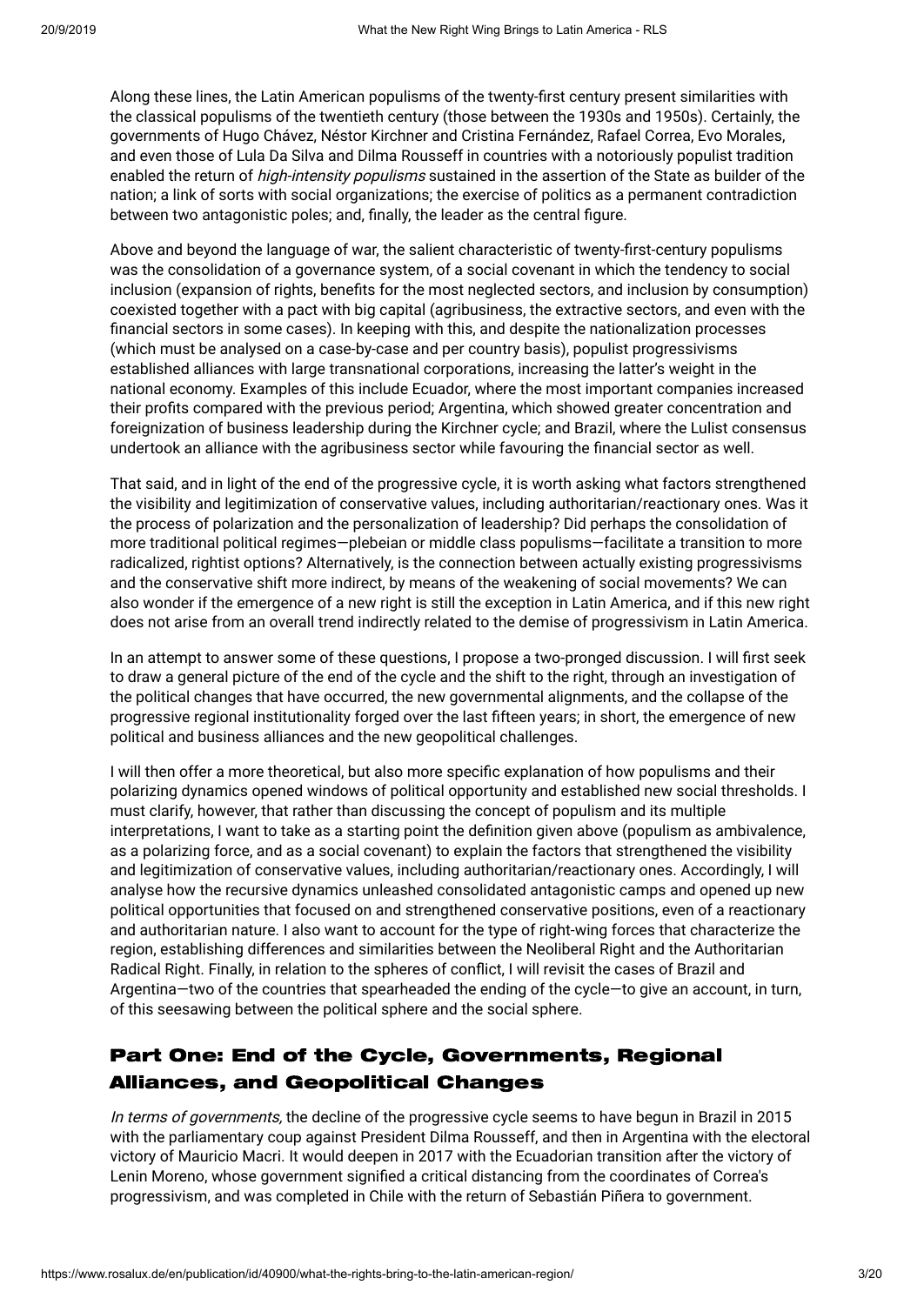Likewise, the spurious manoeuvre of the parliamentary coup had its first early expression in Honduras with the expulsion of Zelaya (2009), and then again in Paraguay with the rapid removal of Fernando Lugo from office (2012). These processes accelerated the return to an openly conservative scenario in these countries. The end of the progressive cycle includes not only parliamentary coups and election processes, but also mutations within progressivism such as the case of Lenin Moreno, and also the deviation towards authoritarianism of the Maduro administration in Venezuela—a country going through a generalized crisis of geopolitical scope—to which is added the overtly repressive shift in Nicaragua under the Ortega/Murillo partnership since 2018, with its hundreds of deaths and hundreds of political prisoners, worthy of the worst dictatorships.

It was in 2018 that the conservative shift also applied its twist of the authoritarian screw in Brazil with the imprisonment of Lula da Silva and the unexpected and overwhelming electoral victory of President Jair Bolsonaro, a politician of the extreme right who shamelessly professes his authoritarian values and heavy-handed militaristic policies. Added to this, the picture becomes complicated if we look at countries with a conservative government; for example, Colombia, where a repressive upsurge is foreseen with the arrival of Iván Duque, a politician associated with the Uribist wing. In 2018, and despite the peace agreements signed with the FARC, "within the category of political violence, 648 murders, 1,151 death threats, 304 injured, 48 attacks, 22 forced disappearances, 3 sexual assaults, and 243 arbitrary detentions were perpetrated. So far in 2019 (May), at least 62 social leaders have been killed."<sup>[\[2\]](https://www.rosalux.de/en/publication/id/40900/#_ftn2)</sup>

Other elements account for the conclusion of the economic cycle, with the end of the commodities boom and its connection with acts of corruption. In addition to the well-known case of Brazil, the Odebrecht scandal hit Colombia, El Salvador, Honduras, Argentina (although the bribes were recognized, and no one is accused yet), and Ecuador (Vice-President Jorge Glas was removed from his post shortly after taking office), although the most radical example is Peru where four former presidents were brought to justice. In March 2018 the sitting president Pedro Pablo Kuczynski (PPK) had to resign, and in April 2019 two-time president Alan García, leader of the downtrodden APRA party, caused international commotion by preferring suicide to appearing before the court. Still, where the issue of corruption has hit hardest, undermining credibility, and political capital, is in the progressive governments, which are now defined by right-wing segments and a major portion of society as "irresponsible populisms", reduced to a sort of perverse kleptocracy that benefited from a period of extraordinary commodity-based profitability.

The few survivors of the Latin American progressive cycle are, at the moment, Uruguay and Bolivia. The Frente Amplio has governed in Uruguay since 2005, with its different alternations, confirming that it is one of the most institutionalist (and moderate) parties in the region, not prone to the populist excesses of its neighbours. On the other hand, Evo Morales, governing his Andean country since 2006, appears increasingly stripped of ethical capital—despite conserving political capital and an enviable economic stability—because, among other things, he ignored the 2016 referendum<sup>[\[3\]](https://www.rosalux.de/en/publication/id/40900/#_ftn3)</sup> and coerced institutions (the National Electoral Tribunal) in order to be eligible as a presidential candidate once again. If successful in October 2019, it would be the fourth administration of the Evo Morales/Alvaro García Linera ticket.

Meanwhile, in isolated fervour, Mexico appears as the exception to the end of the cycle, with the resounding triumph of Andrés López [Obrador](https://nuso.org/articulo/mexico-el-gobierno-progresista-tardio), even if it must be said that this government is installed in a kind of out-of-cycle progressivism (or "late progressivism", as Massimo Modonesi would call it), while claiming "national specificity" for itself.

Finally, the new epochal climate goes hand in hand with the intensification of the State of Emergency. As Emiliano Terán Mantovani points out, "In Brazil, after the militarization decree of Rio de Janeiro in February 2018, the Michel Temer government declared that this plan would serve as a 'laboratory' for the whole country, and thus did not rule out the armed forces' deployment in other regions." In Venezuela, there has been a growing militarization in all spheres of life and the establishment, in fact and in law (by official decrees issued continuously since January 2016), of a state of emergency in the country. In Colombia, where the state of emergency has constituted an ordinary instrument of government policy and of legal structures for several decades, "the post-peace agreement scenario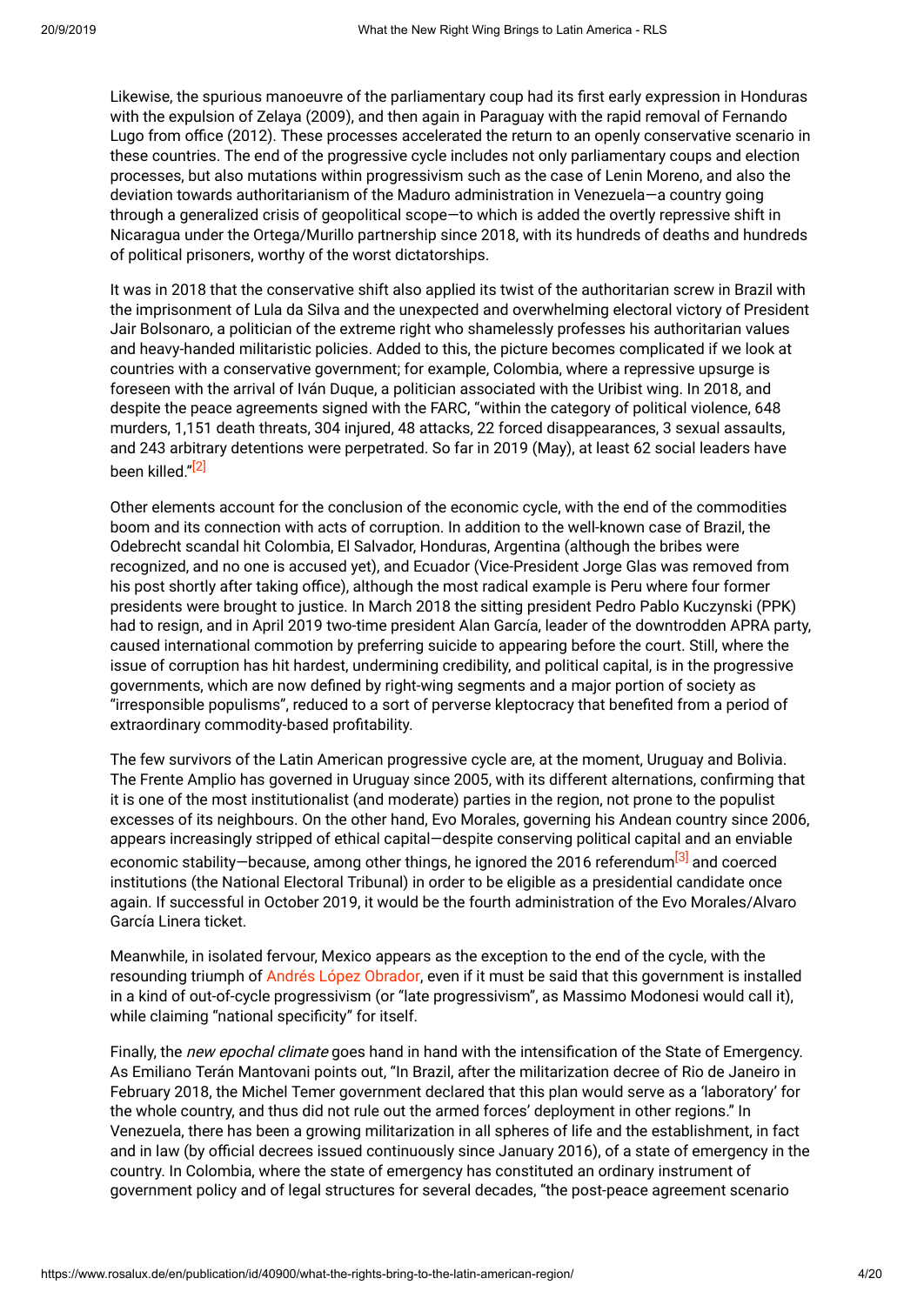(since November 2016) does not signify an interruption of the prevailing militarization process, US military assistance, or the intense and growing social repression and disappearance of activists in the country." These, among other processes, "should not be understood solely in terms of a national-state approach, insofar as they can be coordinated with the foreign policy of the regional powers in dispute, mainly of the United States, which is installing new military bases or 'task forces' in various countries (especially in Peru, Paraguay, Colombia, and Argentina), or promotes joint military maneuvers (such as the military operations carried out with Brazil, Colombia, and Peru on the Amazonian border of these three countries in November 2017)."<sup>[\[4\]](https://www.rosalux.de/en/publication/id/40900/#_ftn4)</sup>

In regional terms, the end of the cycle can be illustrated by three occurrences, the first of which is linked to the foreseeable wholesale abandonment of UNASUR (Union of South American Nations), the maximum symbol of the progressive bloc and its aspirations for regional integration, in political terms. We must keep in mind that the new regionalism had its baptism of fire at the Mar del Plata, Argentina summit in 2005, when the Latin American countries buried the FTAA (Free Trade Area of the Americas) promoted by the United States and created the ALBA (Bolivarian Alternative for the Americas) under the impetus of the charismatic Hugo Chávez. In a clearly Latin American vein, ambitious projects such as the creation of a single currency (the Sucre) and the Bank of the South were concocted, but they did not prosper, partly because of meagre enthusiasm on the part of Brazil, a country that, in light of its role as an emerging power, generally plays in other global leagues. The creation of UNASUR in 2007, and later of CELAC (Community of Latin American and Caribbean States) in 2010—initially as a forum to process regional conflicts outside of Washington (since it excludes the United States and Canada)—typify this regional integration process.<sup>[\[5\]](https://www.rosalux.de/en/publication/id/40900/#_ftn5)</sup>

However, in April 2018, Argentina, Brazil, Chile, Colombia, Paraguay, and Peru submitted their temporary and open-ended withdrawal from UNASUR. This decision was announced under the watchword of no return until "the proper functioning of the organization is guaranteed." "With this, UNASUR was left with six active members, less than half plus one, which left it without funds and without decision-making power, and turned it into an exclusively [testimonial](http://www.motoreconomico.com.ar/opinion/qu-le-pas-a-la-unasur) body." A symbolic gesture of this abandonment was the removal of the statue in homage to Néstor [Kirchner](https://www.perfil.com/noticias/politica/ecuador-retira-estatua-nestor-kirchner-no-representa-nuestros-valores-unasur.phtml) at UNASUR headquarters in Ecuador at the express request of President Lenin Moreno, as well as the decision to give the building another purpose. At the beginning, in a controversial decision, it was to be turned into the headquarters of the afflicted CONAIE, but then it was decided to use the building as the headquarters of a centre for advanced [indigenous](https://www.efe.com/efe/america/portada/el-presidente-de-ecuador-convertira-la-sede-unasur-en-quito-una-universidad-indigena/20000064-3675570) studies. Something similar is occurring with CELAC, although this organization is in a state of paralysis given the ideological confrontations in connection with stances on Venezuela and Nicaragua.

Secondly, in contrast to the above, the Pacific Alliance (PA)—established in 2011 as a regional integration initiative comprising Chile, Colombia, Mexico, and Peru to counterbalance the weight of the reigning hegemonic progressivism and its incipient network of regional organizations—was becoming more relevant, in both political and especially economic terms. There are currently twenty Observer States within the PA, including Panama and Costa Rica, which have expressed interest in becoming members of the bloc. Panama, for instance, began negotiations with Mexico to sign a free trade agreement, thereby complying with the requirements for joining the Alliance. In line with an open-arms policy, the PA made an unprecedented trade agreement with Mercosur in 2019. "'The eight nations of both blocks account for 79 percent of the population of Latin America, 85 percent of the regional gross product, 86 percent of exports, and 88 percent of foreign direct investment,' summed up the Mexican president, who until yesterday served as president pro tempore of the PA."<sup>[\[6\]](https://www.rosalux.de/en/publication/id/40900/#_ftn6)</sup>

However, it is not only the dismantling of regional institutions created by progressivisms that is at stake. Where the changes can be seen with extreme clarity is in the correlation of what is going on in Venezuela—especially from the self-proclamation of Juan Guaidó, president of the National Assembly, as "acting president" (January 2019)—with what has been happening in Nicaragua since 2018, with the denunciation and evident verification of human rights violations. As was to be expected, the conflict in Venezuela divided the waters, reordered alliances, and generated new regional and international spaces to negotiate a peaceful solution (the Lima Group, International Contact Group), as well as confirming the not-at-all-neutral role of the OAS. However, the conflict in Venezuela, emblem of oil rentierism, has grown beyond the map of the subcontinent, and even the Latin America–US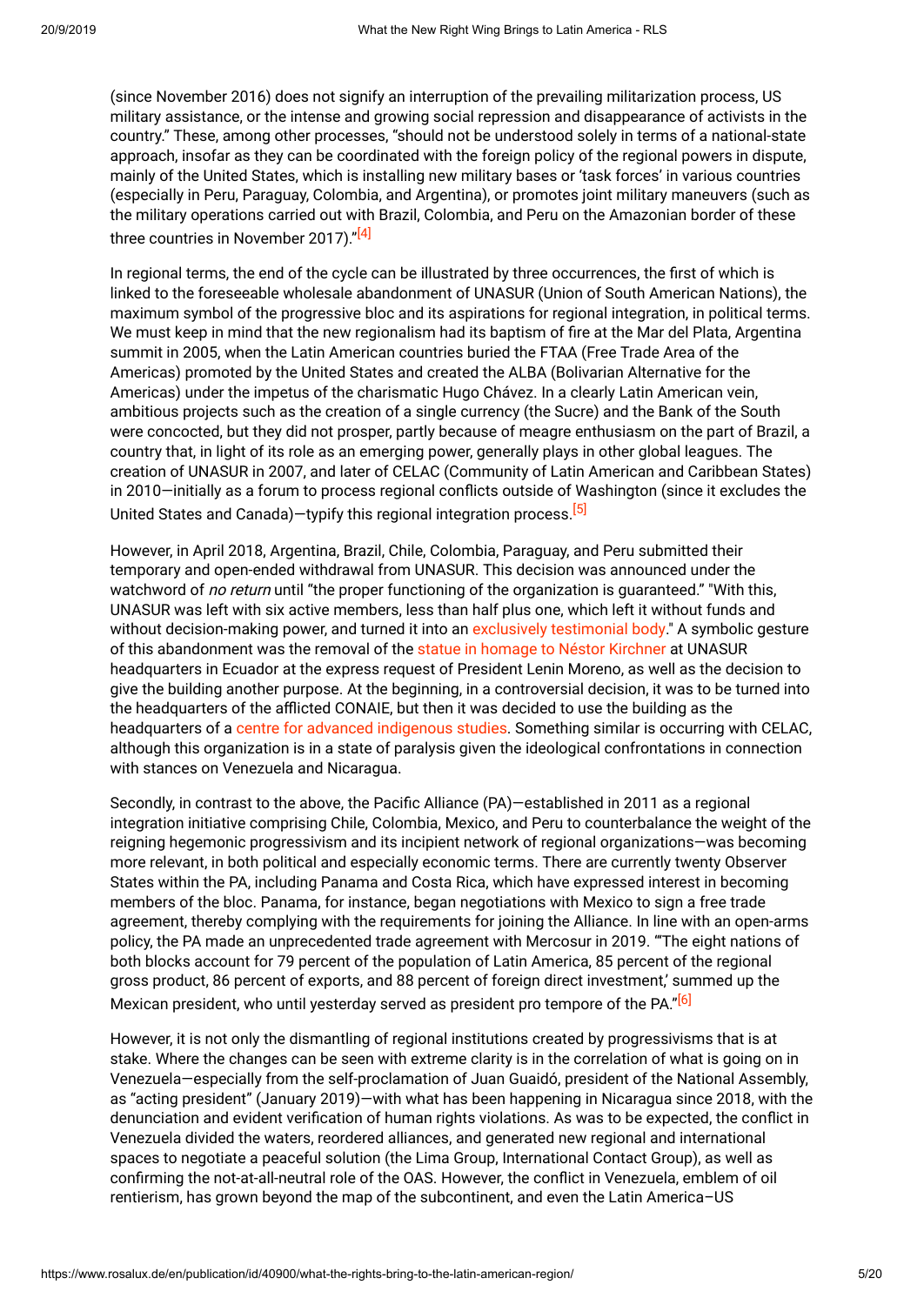relationship, to place itself on the global geopolitical playing board by involving other powers (while the US and the European Union support Guaidó, China and Russia came out in favour of the Maduro government). In this context, CELAC was [paralyzed](http://revistafal.com/la-celac-en-el-nuevo-escenario-regional/%20http:/revistafal.com/la-celac-en-el-nuevo-escenario-regional/) in the face of the two-sided division,<sup>[\[7\]](https://www.rosalux.de/en/publication/id/40900/#_ftn7)</sup> which worsened when complaints against the government of Daniel Ortega in Nicaragua were entered into the agenda, denouncing hundreds killed and jailed as political prisoners due to state repression. In any case, the political crisis and generalized collapse in Venezuela and, to a lesser extent, the repression in Nicaragua spearheaded the cementing of the new conservative political axis composed of the Duque-Bolsonaro-Macri triad, who in January 2019 quickly recognized Guaidó in contrast to the prudence and distancing of other countries, such as Mexico and Uruguay. Consequently, it is not surprising that in March 2019 Duque, Bolsonaro, and Macri along with Peruvian Martín Vizcarra, Paraguayan Aldo Benítez, and Ecuadorian Lenin Moreno (the only president indebted to the progressive cycle), meeting in Chile now under the new government of Sebastian Piñera, launched PROSUR with the purpose of giving the *coup de grâce* to UNASUR and replacing it with a [decentralized](https://www.lanacion.com.ar/politica/macri-viaja-a-chile-para-lanzar-el-prosurmacri-y-varios-presidentes-de-la-region-lanzan-hoy-en-chile-un-nuevo-organismo-nid2231031) unit "with no ideological pressure".

At the same time, the counter-response to the "end of the cycle" hypothesis and the neoliberal offensive also ended up showing the worst side of the progressivisms through the Sao Paulo Forum, as appears from its July 2018 statement. If, on the one hand, it repudiated the persecution and subsequent imprisonment of Lula da Silva (something that can hardly be questioned), it also emphatically expressed its unconditional solidarity with the governments of Venezuela and Nicaragua, countries where serious human rights violations are reported.<sup>[\[8\]](https://www.rosalux.de/en/publication/id/40900/#_ftn8)</sup> Throughout the progressive cycle, this policy of unconditional support also had its expression in CLACSO, despite integrating very heterogeneous academic centres and work groups, and the fact that it is defined by its commitment to critical thinking.<sup>[\[9\]](https://www.rosalux.de/en/publication/id/40900/#_ftn9)</sup> The rejection of any type of self-criticism caused immeasurable damage in the leftwing camp, since that not only stripped it of credibility and promoted the art of ventriloquism on the part of not just a few intellectuals automatically aligned with progressivisms, but it also facilitated a series of political arguments in the hands of liberal, conservative, and authoritarian sectors regarding the lefts as a whole being willing to mobilize against imperialism, although they "would not be interested in human rights" or, otherwise, considering these issues to be related to "liberal democracy", and thus lacking in substantive content.

In geopolitical terms, at the global level, the end of the cycle and the shift to the right is linked with the deepened questioning of neoliberal globalization, visible in the exit of Great Britain from the European Union (Brexit) and the victory of Donald Trump in the United States. This context drove the expansion of right-wing populisms and the growth of the radical right, identified with xenophobic and antiglobalist positions. Associated with profound political, economic, and social transformations occurring in recent decades, this rightward-turning scenario also expresses a political-ideological shift of the underling classes, which today repudiate the consequences of an unequal globalization and translate that rejection into populist, nationalist, and xenophobic viewpoints. In the North American approach, this phenomenal insubordination against the current neoliberal world order has been analysed by Nancy Fraser in terms of the end of "progressive neoliberalisms" (2017). In Europe, the diverse election processes seem to have become a sort of general test of the fate of the European Union that pits those who advocate continuity based on defending the status quo, free trade, and the European currency (rightists, centrist parties, and social democrats) against an extreme right that demands abandonment of the euro, adoption of a protectionist policy, and mass expulsion of immigrants—who are blamed for enjoying the social services offered by European states.

In this regard, we should revisit the geopolitical and regional impacts produced by the arrival of Donald Trump to the presidency of the United States. On the one hand, the protectionist policies that he intends to carry out have an undeniable global impact, especially with regard to the inter-hegemonic clash with China, a rising global power. The hegemonic transition, which up to now had settled into a peaceful cooperation relationship between the United States and China, according to Wallerstein,

[\[10\]](https://www.rosalux.de/en/publication/id/40900/#_ftn10) would seem to be suffering an inflexion. Trump has also undertaken a relaxation of environmental regulations in tune with his denialist positions regarding global warming, and this has led to an international relaxation on the issue as well, despite the seriousness of the socio-ecological crisis. Finally, regarding Latin America, although the renegotiation of NAFTA and the announced departure of the United States from the TPP (Trans-Pacific Partnership) facilitates the consolidation of (already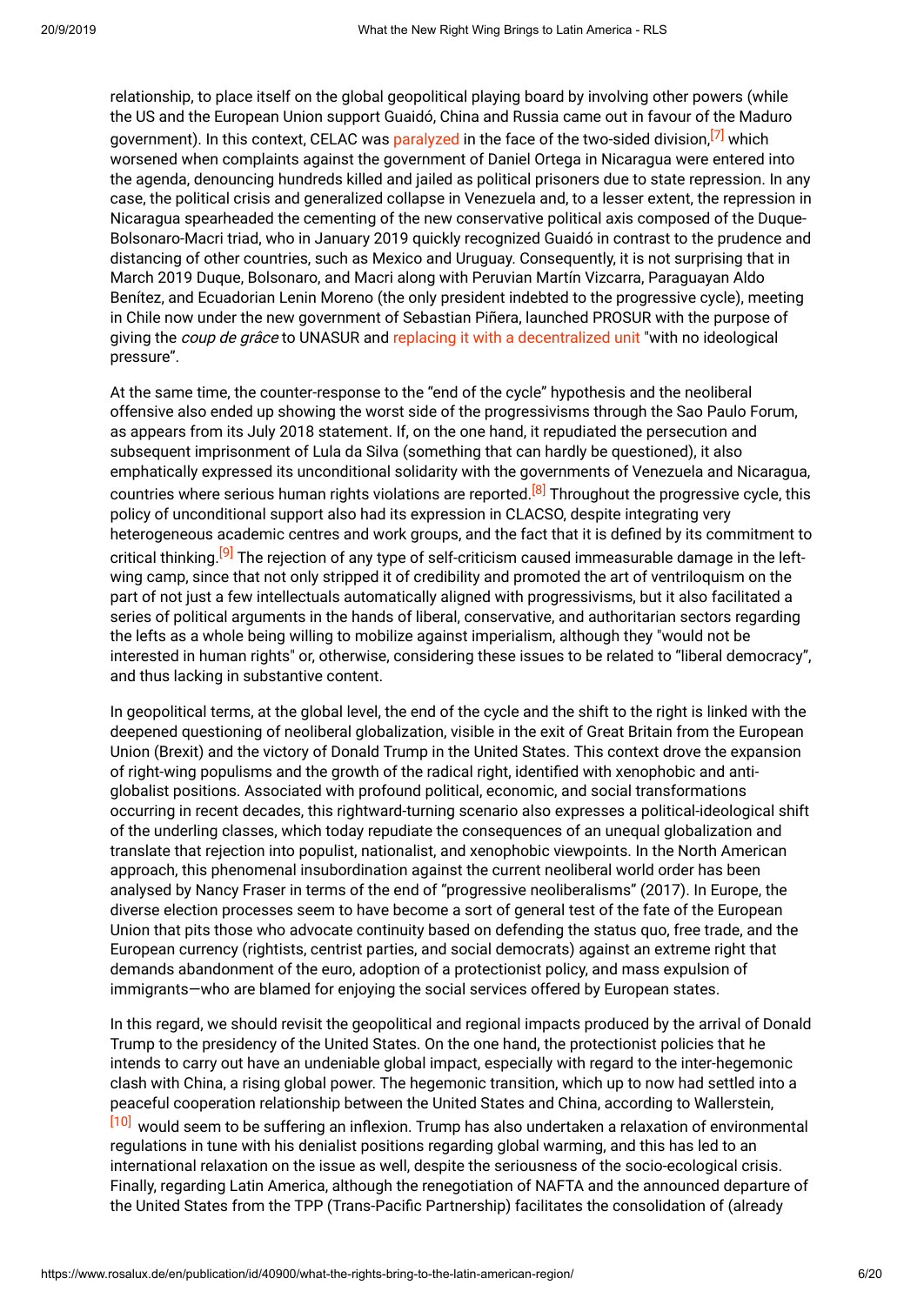asymmetric) economic-trade relations between Latin American countries and China, and the entry of other powers, like Russia, it was also accompanied by greater political interference in the region by the United States (after more than a decade of relative autonomy since 2005), most especially with regard to Venezuela and the threat of intervention or support for military intervention.

In trade terms, during the progressive cycle, and in the heat of the commodity price collapse of 2013, Latin American governments took out loans with China, signed unilateral trade agreements with that country, and some (like Ecuador) even with the European Union. They also granted important oil and mining concessions to large transnational corporations that involved heavy concessions to the most anti-imperialist sphere of progressive rhetoric. Progressive doublespeak, however, was still heard within the framework of the current Latin American scaffolding or institutionality that, despite everything, strained the liberality of such agreements. At present, since that regional scaffolding no longer exists, nor does the Latin American political language that accompanied it (progressivism as lingua franca), the doors have been opened for the entrance of the so-called "new generation" of trade agreements, which have already generated enormous resistance in Europe.<sup>[\[11\]](https://www.rosalux.de/en/publication/id/40900/#_ftn11)</sup> These treaties are drafted in the greatest secrecy, behind society's back, and entail a radicalization of neoliberalism since they propose to eliminate customs barriers and obstacles to trade, while at the same time requiring greater flexibility in environmental and social regulations. They establish a mechanism for negotiating differences between companies and states and seek to liberalize sectors of activity that are not sufficiently commercialized (health, education, and culture, among others).

Along these lines, the Trans-Pacific Partnership went forward with approval by Mexico, Chile, and Peru to create the largest trade area in the world, despite the withdrawal of the United States. One of the countries putting up the most resistance was Chile, where the [TPP-11](https://www.infobae.com/america/mexico/2018/12/30/entro-en-vigor-el-acuerdo-comercial-tpp-11-de-asia-pacifico-que-abrira-para-mexico-los-mercados-de-10-paises/), according to critics,<sup>[\[12\]](https://www.rosalux.de/en/publication/id/40900/#_ftn12)</sup> "considerably reduces trade tariffs on participating countries, but even more so on transnational corporations. This has caused the rejection of the sectors opposing Sebastián Piñera's government, which have pointed out that by signing this treaty, Chile would cede [sovereignty](https://radio.uchile.cl/2019/04/12/luciana-ghiotto-por-tpp-11-es-el-peor-tratado-de-libre-comercio-de-la-historia/) vis-à-vis the big corporations." The truth is that the agreement will bring new asymmetries: greater foreign investments in natural resources (something that is already happening in trading with China and has strengthened the process of reprimarization of Latin American economies), obstruction of policies oriented toward diversifying the productive matrix—reducing national sovereignty –and displacement of public regulation, which would end up in the hands of [international](https://www.eldesconcierto.cl/2018/12/20/tres-razones-para-oponerse-al-tpp-11/) arbitration tribunals, thus benefitting large corporations.

As IADE (Argentine Institute for Economic Development) specialist Gustavo Merino notes, TPP-11 "continues to express, although in a weaker way than TPP, a transnational institutionality, a globalist statehood, that seeks to establish the system of mediations (rules and bodies) that are imposed as a universality for each particular State and that are related to a strategy of accumulation and appropriation of social wealth by Global North transnational capital in competition with new emerging players—especially China, its state transnationals, its alliances, its immense market, its expertise in first-rate technological fields, and its Eurasian influence where world power is defined. In fact, the more-than-6000-page TPP document was prepared in secret, and its writers were mainly representatives of transnationals and technical cadres trained at their *think tanks*.<sup>[\[13\]](https://www.rosalux.de/en/publication/id/40900/#_ftn13)</sup>

In short, the tendency of the ideological shift towards the right seems to be the rule. Governments changed, and not only in one way: they did so through free elections, but also through internal mutations and parliamentary coups. The crisis was political and economic, but it also reveals an ideological exhaustion—visible in the transformation of progressivisms into high-intensity populisms of their consolidation as models of traditional domination. Now, in a different political-ideological climate both regional and global, associations are emerging that are delineating the Latin American right in order to realign forces on the playing board. New regional alliances are arising that seek to displace the regional scaffolding built during the progressive cycle. In geopolitical terms, the stars are aligning in the direction of multipolarity, but at the same time, Trump's rise means greater political interference from the United States in the region, a kind of "return to normalcy" with its new military bases and its special forces.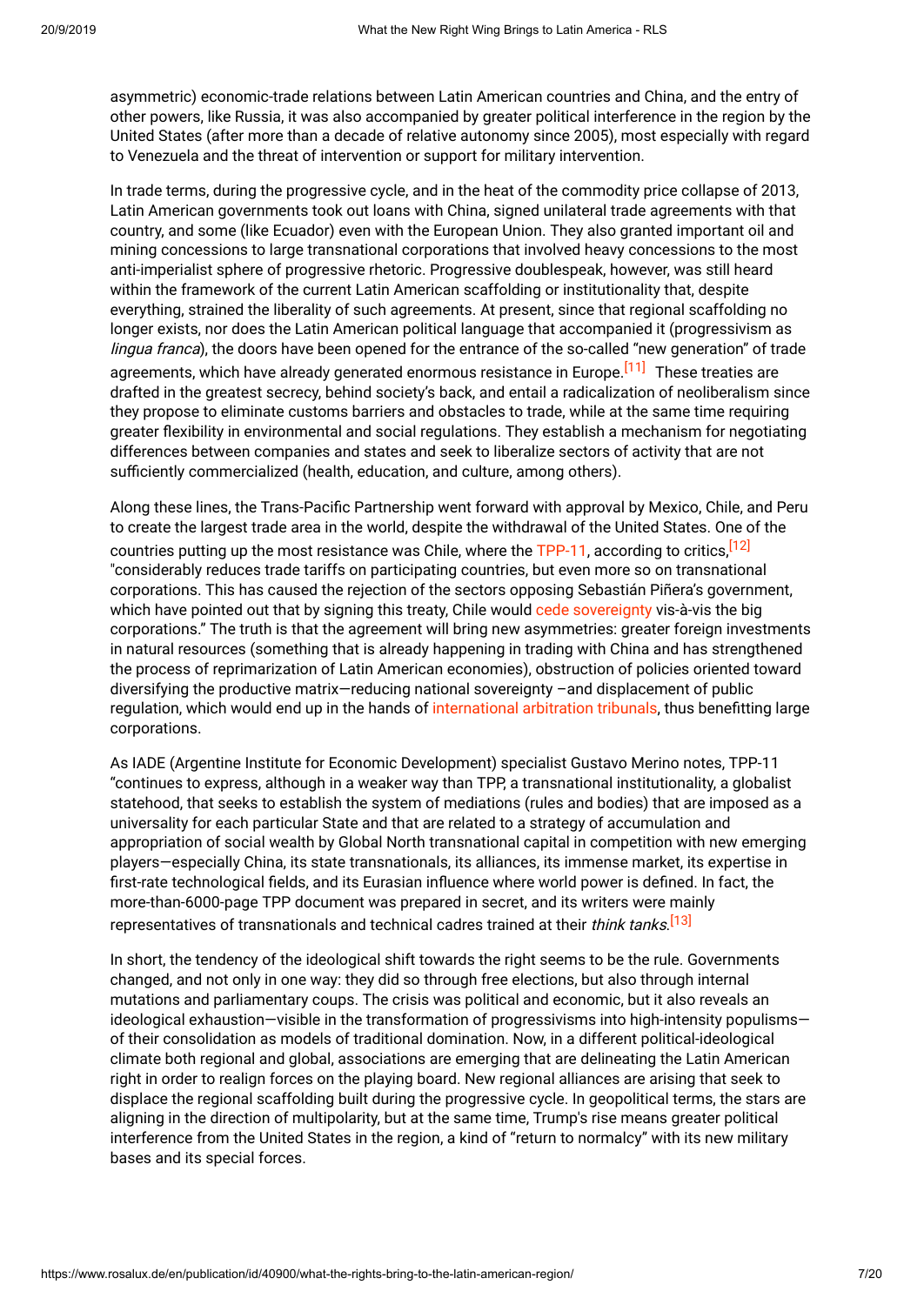This change of era could be summed up with a few illustrations. The first is the return to normalcy in Latin [American–US](https://rpp.pe/peru/actualidad/ppk-para-eeuu-america-latina-es-como-un-perro-simpatico-que-no-genera-problemas-noticia-1033439) subordinate relations. This was starkly expressed in plain words by Pedro Pablo Kuczynski, in February 2017, when he was still president of Peru, at his award ceremony at Princeton University: "The United States focuses on those areas where there are problems, like the Middle East. It does not invest much time in Latin America because it is like <sup>a</sup> good dog that is sleeping on the carpet that does not cause any problems."

The second illustration refers to the breakdown of political loyalties. Two resonant cases illustrate this shift: the extradition of writer and former Italian Red Brigades activist Cesare Battisti, who was holed up in Brazil since 2010. During the election campaign, Jair Bolsonaro promised to hand over Battisti to Matteo Salvini, the vice president of Italy, with whom he shares a similar ideological outlook. The curious thing about all this is that the person who delivered Battisti in January 2019, complying with the extradition request, was not from a [conservative](https://www.elmundo.es/internacional/2019/01/13/5c3b76d8fdddff2ebd8b457a.html) or neoliberal government, but Evo Morales himself.<sup>[\[14\]](https://www.rosalux.de/en/publication/id/40900/#_ftn14)</sup>The same thing happened with Julian [Assange](https://www.bbc.com/mundo/noticias-internacional-47897043) when Ecuadorian President Lenin Moreno took away his diplomatic immunity in April 2019, which allowed him to be arrested by the British police. Without a doubt, both acts were unthinkable years ago at the height of the progressive cycle.

# Part II: Polarization, the Right Wings, and Political **Opportunity**

# **A Processual Approach**

Latin American progressivisms, with their enormous deficiencies and contradictions, sought to implement a political project of an egalitarian nature, in contrast to the neoliberal era. However, over the years, and beyond the democratization processes, they turned into more traditional models of domination, into high-intensity populisms. In the heat of the commodities boom and especially their subsequent crash, they powered a polarizing dynamic that would, in its unfolding, proceed to establish new social thresholds, undercutting the social covenant on which they were based.

This polarizing dynamic can be compared in intensity and interaction with political campaigns. However, what at the outset is thought of as a fairly common means of simplifying politics (giving shaping to binary conceptions) runs the risk of becoming a framework for the overall understanding of politics and society when it becomes more or less entrenched in a sphere of conflict and interaction. Polarization not only involves different social stakeholders and political groups that comprise and endure the sphere of conflict, it also acquires a more ontological than political significance, generating conflicting identities that are conceived as irreconcilable and irreducible. Thus, populisms were not alone in forging chains of equivalence<sup>[\[15\]](https://www.rosalux.de/en/publication/id/40900/#_ftn15)</sup> in the heat of virulent confrontations; the political, economic, and media opposition that gradually occupied the public space, developing repertoires of collective action, mobilizing behind different demands, and forming and redefining identities did so as well.

On the progressivisms side, polarization produced an exacerbation of conspiracy hypotheses: Everything ended up being the fault of the empire, of the right, or of the large mass media outlets. Any criticism made from the environmentalist, indigenous, or classist left ended up being *functional* to the logic of the most concentrated sectors. Within the context of this realignment, there was little chance of new options emerging within the centre-left camp or other lefts, and this tended to worsen after power was concentrated in the leaders. The customary response on the side of the opposing (political and media) camp was a demonization of the different progressive movements, which towards the cycle's end began to be depicted as *irresponsible populisms*, reduced ipso facto to a pure matrix of corruption guilty of having squandered the era of economic bonanza stemming from the commodities boom.

A large number of progressive governments were trapped in this polarizing dynamic, which opened up new political opportunities for their opponents and legitimized other socio-political dialogues and positions, establishing new thresholds or inflection points from which to perceive or conceive society. Interpreted at the same time as an opening and a closing, the notion of threshold enables us to recognize not so much the inherently mutant character of social matters as to understand how new social frontiers, which tend to reconfigure our perception of the facts and build new consensuses, are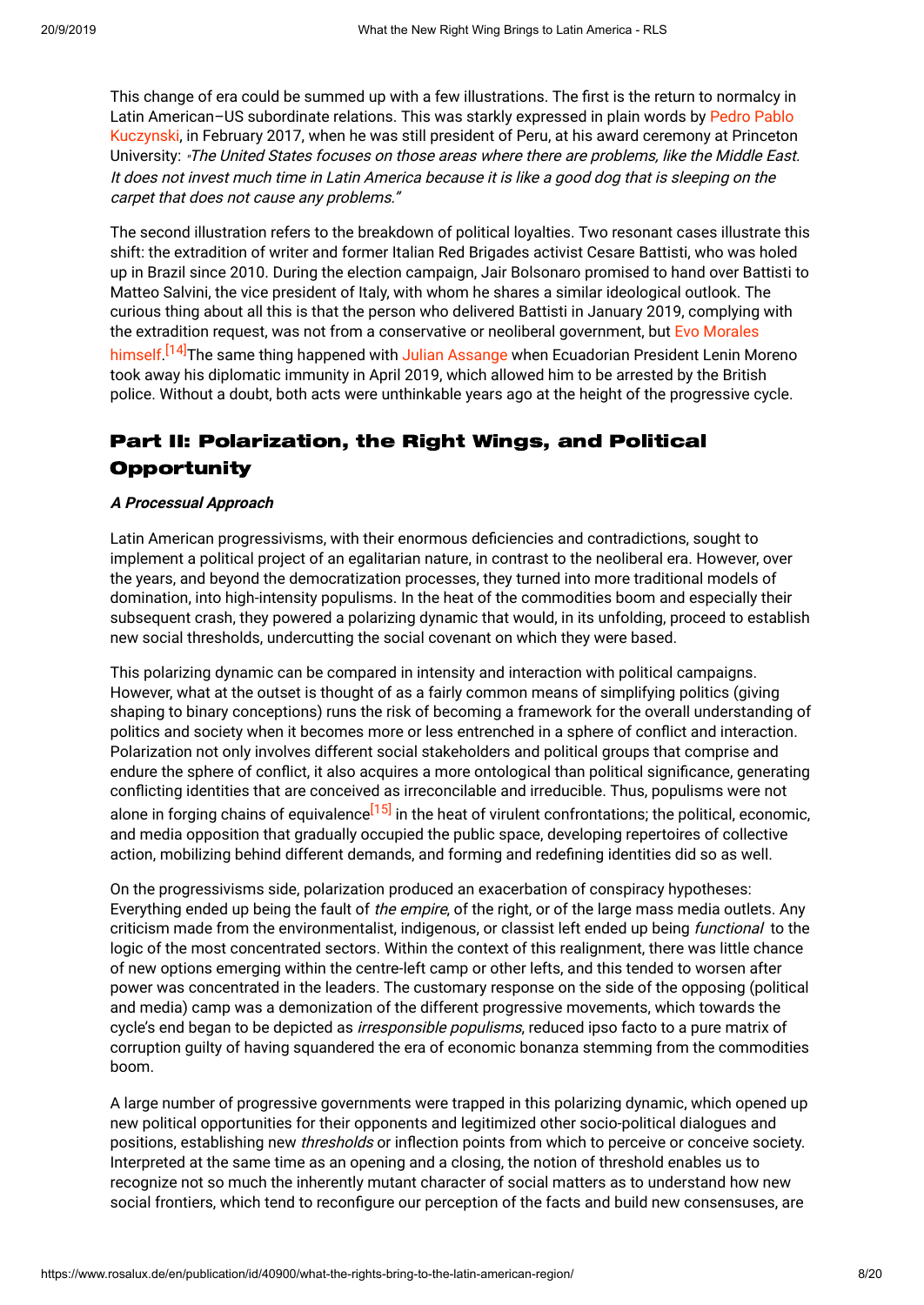established.<sup>[\[16\]](https://www.rosalux.de/en/publication/id/40900/#_ftn16)</sup> Breno Bringel<sup>[\[17\]](https://www.rosalux.de/en/publication/id/40900/#_ftn17)</sup> develops a processual approach similar to the one I propose here through the concept of "fields of action," which he defines as "socio-political and cultural configurations expressing societal orders in which the stakeholders interact with each other and in other fields," which include not only social movements, but political parties and other groups in dispute. This conceptualization proposes going beyond the notion of socio-political contestatory matrices to analyse the dynamics of social mobilization and include the rightist movements and groups, and even the extreme right, in a wider sphere.

In more specific terms regarding this context of polarization and accelerated recursivity, the duality and ambivalence of populisms was politically untenable over time, since as they began revealing their limitations and deficits—and, what's more, their demise—the most conservative and reactionary sectors were those that benefitted the most. This also explains why, in general, the departure of populist regimes tends to be traumatic, because it not only opens the way for instances of payback, in social and political terms, but their context of polarization also creates new political opportunities through which more conservative and authoritarian rhetoric and demands are enabled.

#### **Cycles and Right Wings between the Political and the Social**

From the historical perspective, [different](http://biblioteca.clacso.edu.ar/gsdl/collect/clacso/index/assoc/D11890.dir/America-Latina-Crisis-del-neoliberalismo.pdf) rightist cycles are often identified:<sup>[\[18\]](https://www.rosalux.de/en/publication/id/40900/#_ftn18)</sup> The first, between 1964 and 1985, was characterized by the Dictatorial Right, which was associated with the army and conservative forces, a right that instituted state terrorism and violently ended the lives of hundreds of thousands of members of civil society in the name of national security; the dictatorships of the Southern Cone (Brazil, Uruguay, Chile, and Argentina, in chronological order) illustrate this dark period of history. A second cycle, associated with the Neoliberal Right, would appear and extend from 1985 to the present, led by the structural adjustment and the Washington Consensus. This is a right that combines some respect for institutional frameworks (though not in all cases), with heavy-handed security policies. Its most notorious feature is ideological plasticity when coupled with different political traditions, from the populists (like Menem in Argentina) to the new political outsiders (like Fujimori in Peru), or to more conservative politicians (like Fernando Henrique Cardoso in Brazil).

In the context of the recent progressive cycle, these rights, represented by conservative governments, were far from disappearing. They certainly did not embody anything new, since political expectations were set on progressive governments, but Peru, Colombia and, until very recently, Mexico—to which Paraguay, Honduras, and conservative alternations in Chile must be added—illustrated, though with different nuances, this persistent model of the Neoliberal Conservative Right.

With regard to the current scenario, it is possible to speak of a new cycle, provided we make it clear that there is no single right or a hegemonic right, despite progressivism's decline. Today, from the political point of view, we must add to the Neoliberal Right, updated with a neoconservative or postpolitical approach, the emergence of a Radical Authoritarian Right that maintains a more ambiguous relationship with neoliberalism, while proposing a return to hierarchical values and traditional binarisms.

The administrations of Mauricio Macri (in Argentina), Michel Temer, (in Brazil), Horacio Cartes (in Paraguay), and even of Lenin Moreno (in Ecuador, with the particular nuances of the specific case), follow in the path of the Neo-liberal Conservative Right, even if they have differentiating features compared to other periods. On the one hand, these post-populist right-wing movements aim their criticisms at the progressive cycle; they are rights whose emergence is marked by polarization as a fundamental dimension of the shaping of their political identities. On the other, they develop adjustment policies in the context of falling commodity prices and socio-economic crisis.

#### **The Neoliberal Right**

The case of Argentina is paradigmatic. In 2015, the rise of Mauricio Macri took place in the context of an intensified polarization brought on by the convergence of disgust with an overplayed populist epic and the first impacts of the economic crisis. A large portion of Argentine society were open to the need for a change, to something that would provide a breath of fresh air in political terms and that, at the same time, would open up the possibility of improved economic opportunities. In this context, the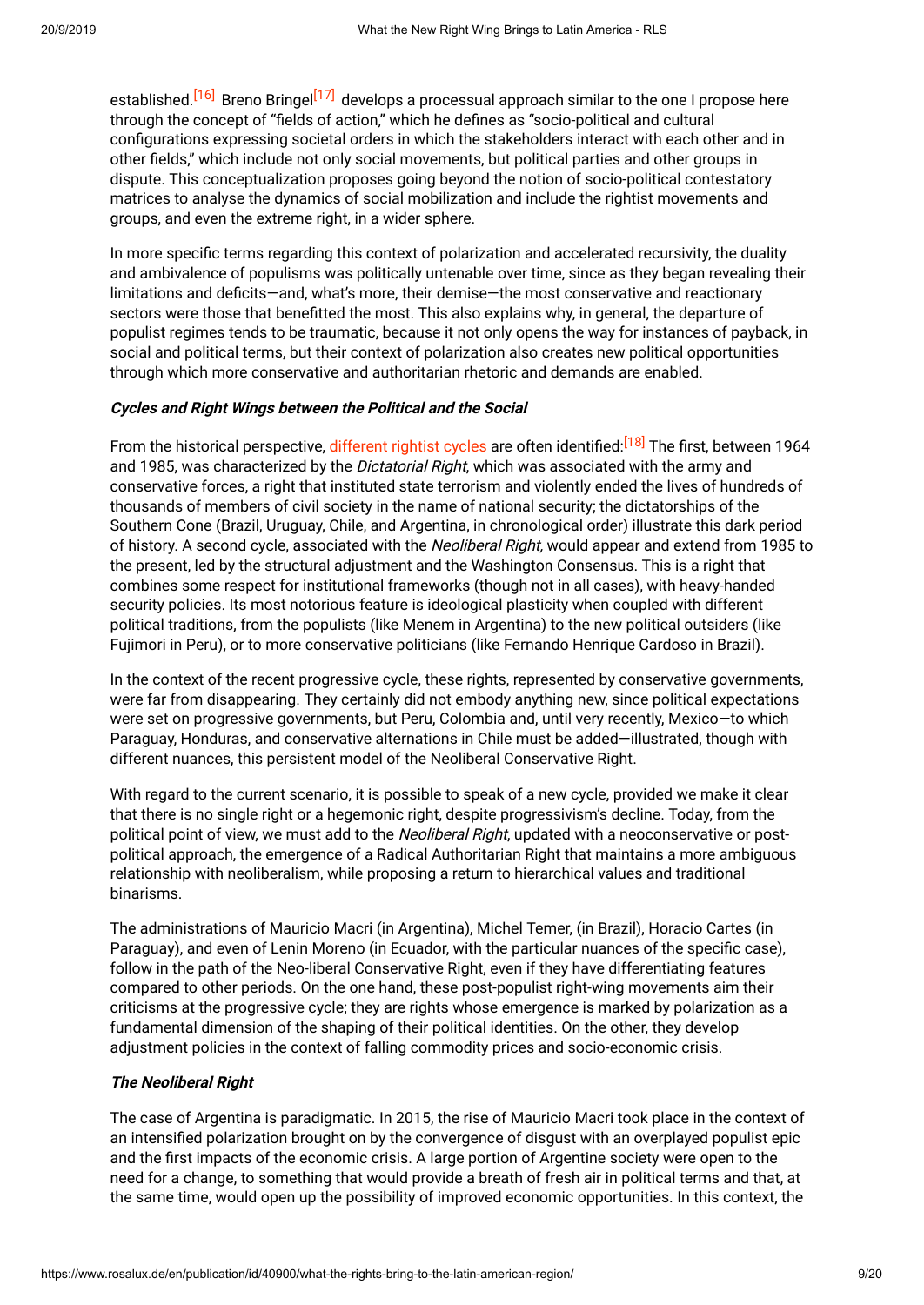anti-Kirchner orbit managed to articulate other demands; for example, promises of economic growth ("a rain of investments") hand in hand with the economic efficiency narrative; in turn, this fit in with the demands of the urban and rural middle classes, small and medium-size entrepreneurs, and regional economies who voted for Mauricio Macri because they believed that, since he was a businessman (and son of European immigrants), he could understand and support them. Likewise, more than a few lower-middle-class Argentines also voted against the "welfare nation" to confirm their distance from the poorest of the poor, as those receiving government assistance. This chain of equivalences was emphatically topped off by anti-corruption rhetoric and the promise of a less conflictive, post-political, republican order.<sup>[\[19\]](https://www.rosalux.de/en/publication/id/40900/#_ftn19)</sup> Macri, however, failed to build a conservative populism with post-political aims. As soon as his administration took power, he ditched his promises of "zero poverty" and dusted off the lexicon of the neoliberal right typical of the 1990s, which was thought to have been stamped out: adjustments, rate hikes, the dominance of markets, high unemployment rates, and a return to the IMF and country risk. The very idea of a "new right" became blurred in the heat of the neo-liberal adjustment and class rhetoric, besides the fact that the government not only kept, but considerably increased social programs for the excluded sectors, in a context of increasing poverty and unemployment (which exceeded 10% in June 2019).

In 2019, the scenario seems to have changed: for those who voted for him, Macri's government, lost in the maze of social decline and worsening poverty and inflation, was finally revealed as a fraud. In the frenzy of economic, social, and financial crises and ongoing adjustments, the chain of political equivalences that brought him almost unexpectedly to the *Casa Rosada* has broken down.<sup>[\[20\]](https://www.rosalux.de/en/publication/id/40900/#_ftn20)</sup> If any links are left in the chain by the presidential elections in October this year, what will be available for the Macri bid—and what the governing party is boldly betting on—is anti-Kirchnerism *in all its purity* (with its "heavy legacy," "irresponsible populism," "synonymous with corruption," "greater country risk," "shut off from the world," and "return to conflict and to vengeance," etc.), but without a positive conservative worldview as an alternative proposal.

To sum up, after 11 years of savage polarization (2008–2019),<sup>[\[21\]](https://www.rosalux.de/en/publication/id/40900/#_ftn21)</sup> Argentina leaves the impression of a much-damaged society in which the conservative and neoliberal right still has a chance to continue governing, while progressivism has shifted towards the political centre in order to capture more depolarized votes. Even though there are no major shifts towards an openly anti-democratic extreme right, this situation has generated a shift to the right of the political-electoral offering.

The turning point happened in 2013 in Brazil.<sup>[\[22\]](https://www.rosalux.de/en/publication/id/40900/#_ftn22)</sup> What started as a financial crisis opened the door to a new cycle of protests, a *societal opening-up*, as proposed by Breno Bringel (cited above). This was visible in the street rioting and convergence of sectors with very diverse political traditions: from the alter-activist (with a strong role in the Free Pass Movement) to the liberal-conservative camp (which supported Operation Car Wash and would have an aggressive policy against the *popular-democratic* camp represented by the PT), and up to the feared authoritarian-reactionary camp (with an undemocratic frame of mind, nostalgic for the military dictatorship). The parliamentary coup against Rousseff consolidated the *conservative [radicalization](http://www.rebelion.org/noticia.php?id=217321)* that would be led by Michel Temer, who, in any case, lacked the political legitimacy to effectively carry out any neoliberal reforms.

It is more difficult to classify the government of Lenin Moreno, who presents his administration at once as both continuity and also as a mutation within progressivism. While for Alberto Acosta and J. Cajas Guijarro, he is "just another [neoliberal](https://lalineadefuego.info/2018/09/04/moreno-un-neoliberal-mas-por-alberto-acosta-y-john-cajas-guijarro/)", for Pablo [Ospina,](https://nuso.org/articulo/ecuador-moreno-correa-elecciones-politica/) "If Ecuadorian economic policy can be legitimately labeled as rightist, it is debatable whether we have witnessed any shift with Moreno." Indeed, for all these authors, the Moreno government has ostensibly deepened the model government austerity and oil concessions to foreign companies, which Rafael Correa started back in 2014.

#### **The Authoritarian Radical Right**

In Brazil, the crisis of the democratic system, with the Odebrecht scandal, led to the fall of the political and business classes and the breakdown of the traditional political system. In the short period falling between the ousting of Rousseff (2015) and the subsequent imprisonment of Lula da Silva (2018), a chain of equivalences was woven in which the demands of the most authoritarian and conservative camp were orchestrated and found a political-electoral translation. In the political sphere, and beyond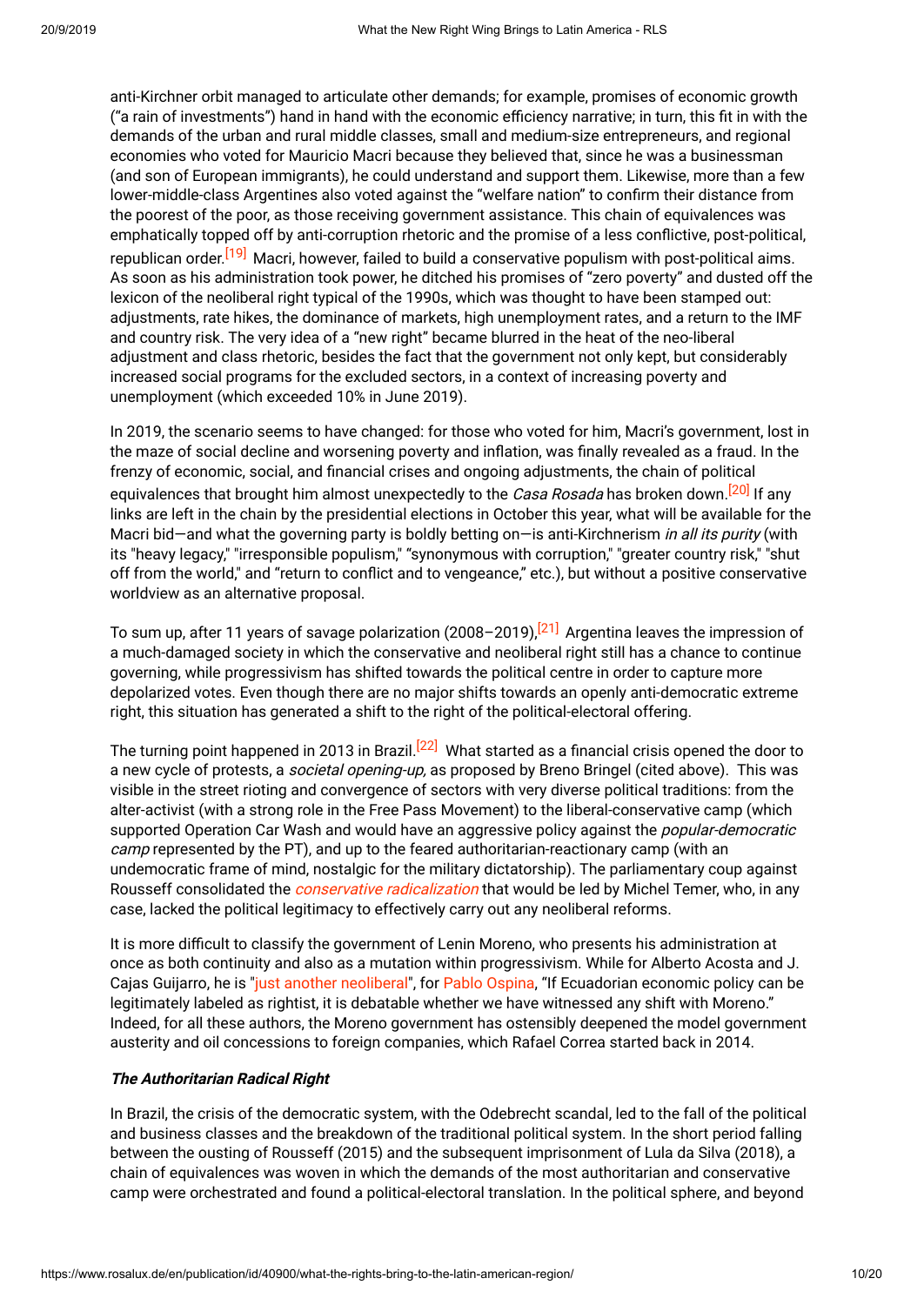the anti-PT sentiment of the middle and upper classes and the effectiveness of fake news, the victory of Jair Bolsonaro demonstrated a social call to restore traditional moral values and the deposed hierarchies. A new political option emerged: a populism of the extreme right with major elements of explicit fascism<sup>[\[23\]](https://www.rosalux.de/en/publication/id/40900/#_ftn23)</sup> Here, the appeal to a classical/authoritarian capitalist order converges with the call to the traditional patriarchal order: that of the predictability of binary divisions, of the distinction between what is normal and what is pathological/deviant.

Along these lines, the meteoric rise of Bolsonaro resituates Latin America in the global political scene, in step with events in Trump's United States and in European countries, where anti-system parties are extending shoulder to shoulder with the xenophobic, anti-globalist, and protectionist extreme right. In the context of a generalized anti-progressive reaction, the extreme right in its populist, or rather quasifascist, version emerged as one of the available options, transmitting an anti-corruption message through which other demands are made known, including those proclaiming a defence of the traditional family against the state; criticism of guaranteeism and human rights policy; the "gender and sexual diversity ideology";<sup>[\[24\]](https://www.rosalux.de/en/publication/id/40900/#_ftn24)</sup> and even those that go so far as to put forward a defence of military dictatorship or the justification of torture.

Later, in 2018, Lula Da Silva's imprisonment and the impossibility of his running in the general elections revealed the weakness of the popular democratic camp (the PT and the social movements that stood with it, including the MST), enabling undemocratic formulations instigated from the authoritarian-reactionary camp. With the new threshold and reconfigured political boundaries between the democratic and the non-democratic, the transition from a more conservative and neoliberal rightwing government—coming to power through a parliamentary coup—to a radical rightist one through the ballot box was very swift. No less important is the fact that, in contrast to Argentina, polarization in Brazil did not break out in a period of economic boom, but coincided with the end of the commodity boom and the demise of the Lulist pact towards 2013.

#### **Common and Differing Elements**

Beyond the actually subsisting differences, the Neoliberal Right and the Authoritarian Radical Right in Latin America share a number of elements in common:

A business and neo-liberal orientation is the norm. Thus, there is a major presence of government ministers coming from the CEO business world who serve as direct representatives of the large economic groups. It is no accident that large economic groups have been granted company and tax debt amnesties (Acosta and Cajas Guijarro, 2018) are also the neo-business governments that intend to carry out labour (and provisional) reform; they are applying austerity measures, shrinking public investment, and escalating unemployment. In Argentina and Ecuador, for example, after spinning a story about a gradual austerity, the government yielded yet again to the IMF, unquestionably accelerating those austerity measures. Increased poverty thus goes hand in hand with the widening of inequality gaps.

The legal proceedings associated with corruption began to take on a major role in the political agenda. In keeping with this, the justice system plays an important role in unidimensionalizing the legacy of the progressive cycle. While an important part of the political and business class are involved in corruption, they aim, especially, to delegitimize progressivisms<sup>[\[25\]](https://www.rosalux.de/en/publication/id/40900/#_ftn25)</sup> in order to obstruct any possibility of implementing a complex and multidimensional balance, instilling the idea that, far from pursuing equality, progressivisms are, and have been, corrupt and irresponsible. This anti-progressive discourse points at the regime of N. Maduro in Venezuela, a prime symbol of corruption and dictatorship, as the embodiment of all political evils.

The expansion of the limits of commodities and the concocting of the internal enemy. The deepening of neo-extractivism through the expansion of a new phase of intensification in all its modes (agribusiness, mining, fracking, and mega-dams, among others) has been the rule. At the same time, this has been underwritten by strong measures of repression (Svampa, 2018; Svampa and Teran Mantovani, 2019). In this vein, the Rights' concoction of an "internal enemy" stands out as an element that traces back to the era of the National Security Doctrine. While in Argentina the internal enemy is portrayed by the Mapuches in Patagonia, in Brazil the concept is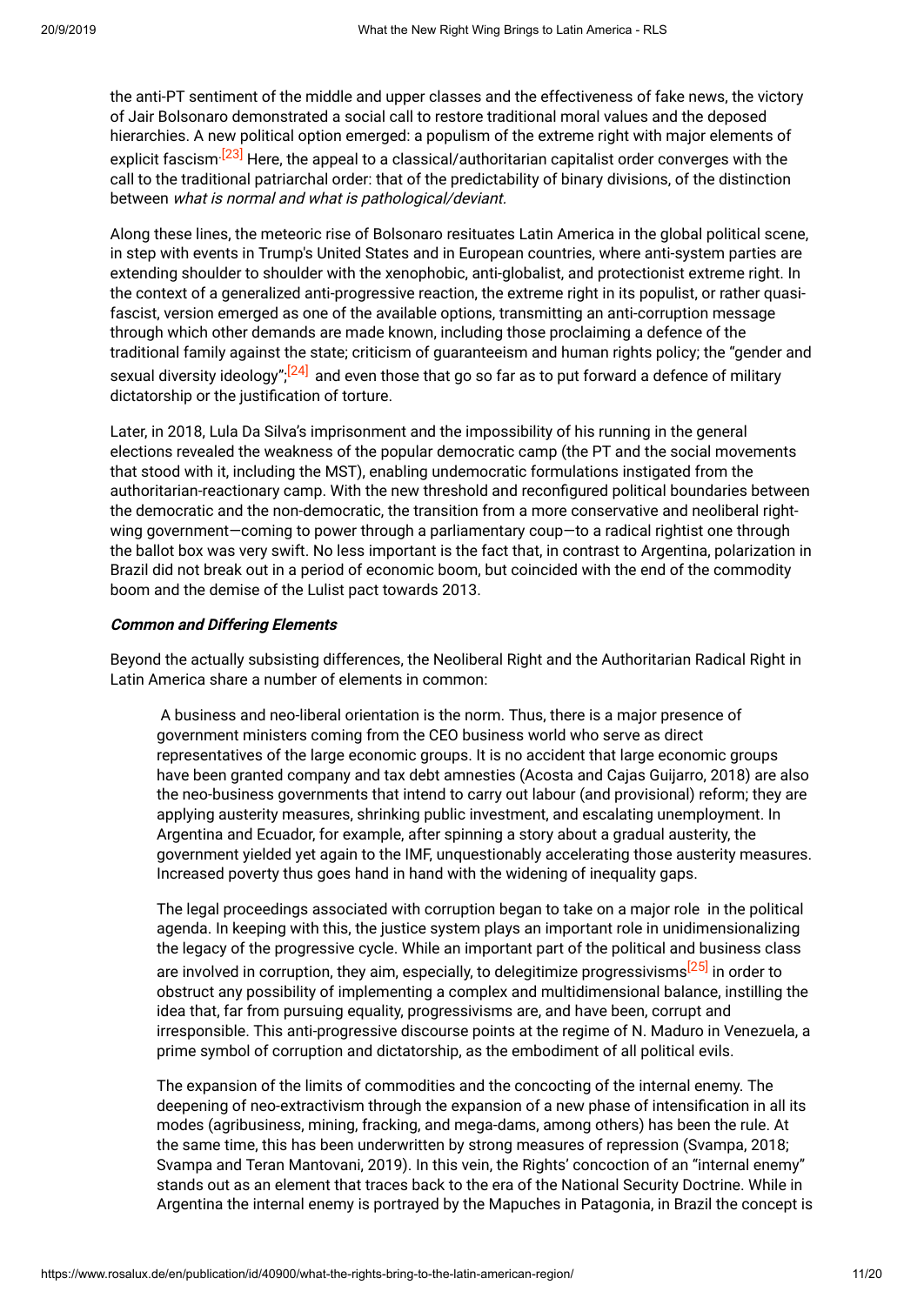much more encompassing, since its rhetoric is not just anti-indigenous, but also antiguaranteeist, anti-gay, and racist. Thus, while territories are militarized, and the advance of the frontiers of capital is pursued, Latin America remains at the top of world rankings for murders of human rights and environmental activists (Global Witness, 2017 and 2019).

As mentioned above, these right wings aim to gut regional institutions created during the progressive cycle (Unasur, Alba), and are now geared towards building new spaces of integration with the support of multilateralism and the free market. In terms of geopolitical options, the consolidation of a new economic, trade, and technological dependence with China —through investments in infrastructure and extraction of common property resources, as well as through the signing of bilateral agreements and new-generation trade agreements—coexists with the open rapprochement of the different governments with the United States, marked by Trumpism and its protectionist and belligerent rhetoric. This is a "return to normalcy" in US– Latin American relations, provided we recognize that this act of subordination is carried out in a complex and changing multipolar geopolitical context. Thus, while US military bases increase in the region, so do the trade areas with other countries (the Pacific, Russia, and China).

On the other hand, there are notable differences between both Rights in terms of their conception of the social and their values and in terms of who are those called to be the protagonists of change: while the Neoliberal Right holds to a course of convergence between classism and neoliberalism, between conservatism and cultural liberalism, extolling meritocracy and adding some elements linked to post-political rhetoric, the Radical Right expresses the legitimacy of authoritarian and hierarchical values and opens the door to social fascism,<sup>[\[26\]](https://www.rosalux.de/en/publication/id/40900/#_ftn26)</sup> which, at its extreme, propounds the elimination of the other, of that who is different, as well as to a radical return to traditional patriarchal binarisms (binary pairs that are opposed and ranked one over the other in racial, social, gender, and generational terms).

Likewise, while the Neoliberal Right fights egalitarianism through depoliticization and seeks to articulate it in terms of the market, of meritocracy, and of new "aspirational" opportunities, the Radical Right is set on expunging the meritocratic approach, expelling it from the institutional political apparatus, to reassemble the societal model on a new basis, one that pits "the silent majority" against the expert class, whether they belong to the political/economic/financial breed or, more specifically, to the genre affiliated with the academic lefts, whose rhetoric focuses on feminism and the defence of sexual and ethnic diversity. It is no accident then that, in the latter case, the enemy is not only political, but also "cultural", illustrated by a "privileged elite of the left" which obviously has a university degree and promotes "divisive" values. The Bolsonaro government's attacks on education, Brazilian public universities—and, particularly, against the social and human sciences—are a clear example of this. Not only does he repudiate their status as "experts", but also makes them responsible as the bearers of narratives and practices that undermine "the values of family and life" (i.e., post-structuralism and its defence of the so-called *gender ideology, gay discourse*, defence of sexual and ethnic minorities, and discourse in defence of human rights).

In that vein, it is also necessary to distinguish between the Radical Right found in Latin America (at least, so far) and that which is spreading into Europe and the United States. While in general terms, in the global north, the radical right has a more ambiguous relationship with neoliberalism—and what's more, reveals a rejection of the system of inequalities deepened by neoliberal globalization, in a xenophobic and protectionist style –, in Latin America it appears as a reaction against progressive populisms and articulates, in an anti-guaranteeist or anti-rights style, and demands such as security and rejection of a welfare state and the defence of traditional family values against gay/feminist/antipatriarchal discourse.

In sum, to combat such groups, the new Radical Right proposes an "anti-elitist", "anti-privileges" narrative and seeks to reclaim a "true democracy": that of the "silent majorities". However, while in the United States and Europe this anti-elitist discourse primarily pits "citizen politicians" against "expert politicians" (from the left and from the right)<sup>[\[27\]](https://www.rosalux.de/en/publication/id/40900/#_ftn27)</sup> and targets immigrants, in Latin America the radical right is primarily anti-guaranteeist or anti-rights and targets the progressive cultural class and the left, represented in a paradigmatic way by the social sciences and expert university knowledge. In both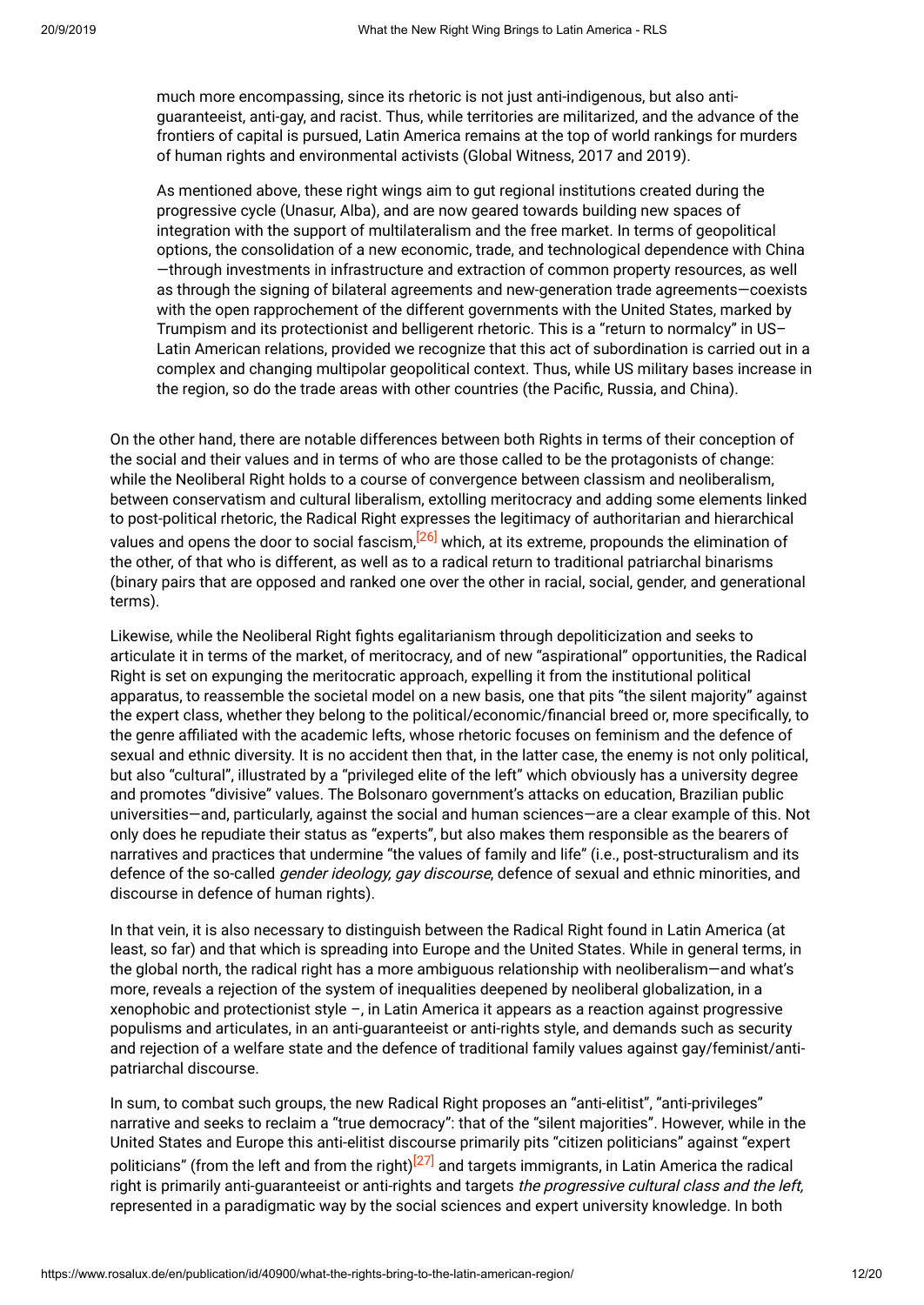cases, this is a "moral discourse" that pits the beliefs of the people (the majority) against a ruling class (the "experts"), and strives to reinstate the traditional hierarchical apparatus.

### **From the Social Sphere to the Political-Electoral Sphere**

It has been said that Argentina and Brazil share the political shift to the right, but with each experiencing it in different ways. While Argentina did it guided by a more conservative and neoliberal political right, more characteristic—despite its previous failure—of the 1990s, the case of Brazil illustrates the emergence of a new anti-democratic radical right. Nevertheless, at the social level, and despite the differences, Argentina evinces elements of the reactionary-authoritarian shift that we see in Brazil, although the latter found more specific ways of expression: first during the discussion and authorization of the same-sex marriage law in 2010, then—more virulently—with the legal abortion bill in 2018.

We should bear in mind that the debate over legal abortion raised not only the issue of gender violence in the public agenda, but also a powerful feminist discourse with a decided anti-patriarchal character. The motley *Not one less* project (which came about in 2015) is a movement of movements, characterized by mass mobilization, in which two waves converged: one represented by feminist groups that have been struggling for the legalization of abortion for decades, and the other, the most recent wave, informed by the brand new anti-patriarchal vitality of its youngest members. The struggle for the legalization of abortion turned this intergenerational movement into a new social force, a revolution of unexpected reach, where women express a new ethos that is placed above ideological cleavages (sisterhood and the autonomy of bodies).

In 2018, the fight over legal abortion divided Argentine society into two camps: on the one hand, the liberal-democratic and the radical-feminist camp, on the other, the liberal-conservative and the reactionary-authoritarian camp. The latter, with light blue scarfs and calling themselves "pro-life", developed a great ability for mobilization, guided by Pentecostal sectors and ultraconservative Catholicism, and exerted open pressure on national legislators to reject the Senate abortion bill, besides promoting forced, damaging, and even deranged interpretations—such as comparing the right to an abortion with Nazism or with the most recent Argentine military dictatorship.

Without a doubt, the feminist green tide is the most powerful and innovative social movement in Argentina in recent decades.<sup>[\[28\]](https://www.rosalux.de/en/publication/id/40900/#_ftn28)</sup> That said, despite the defeat of the abortion bill in the Senate, the massiveness of the movement led many to believe that, despite the lost battle, the issue had not only come to stay, but also that justice would be done, sooner than later. In contrast to this optimism, the feminist green tide today has its backlash, its conservative reaction. On the one hand, in the northern part of the country, which is usually more automatic and notable—and involves the active complicity of local and provincial officials—actions have begun that are intent on preventing non-punishable abortions (in cases of rape, and when there is danger to the life or health of a woman, something that Argentine law has guaranteed since 1921). On the other hand, "parent groups"—which are, in fact, organized groups of anti-rights activists—emerged to mobilize against the Law for Comprehensive Sex Education in schools, a requirement whose progressive nature is undeniable. Finally, the most novel development comes from a province considered among the most progressive, Santa Fe, where a TV model and panellist, Amalia Granata, who opposes legal abortion, won no less than 20 percent of the votes in the June 2018 provincial elections. She, along with five other candidates on her slate (Pentecostals and far-right sectors) will be provincial legislators representing a party called Unite for the Family and Life. Along these lines, the draft law on legal abortion, submitted to the National Congress in May 2019, foreshadows the resurgence of social clashes and new spirals of polarization.

The election in Santa Fe is likely to inspire new aftershocks in other provinces. Although these demands are still disjointed, we shall see if, in the hotbed of polarization, these groups might not come together with others that appeal to "strong-arm tactics" and proclaim defence of the classical/authoritarian capitalist order, becoming—as happened in Brazil—links in the same chain of equivalence.

In summary, unlike in Brazil, polarization in Argentina did not arise in a period of economic decline, but quite the contrary. Neither did the authoritarian reaction come down hard against populism as a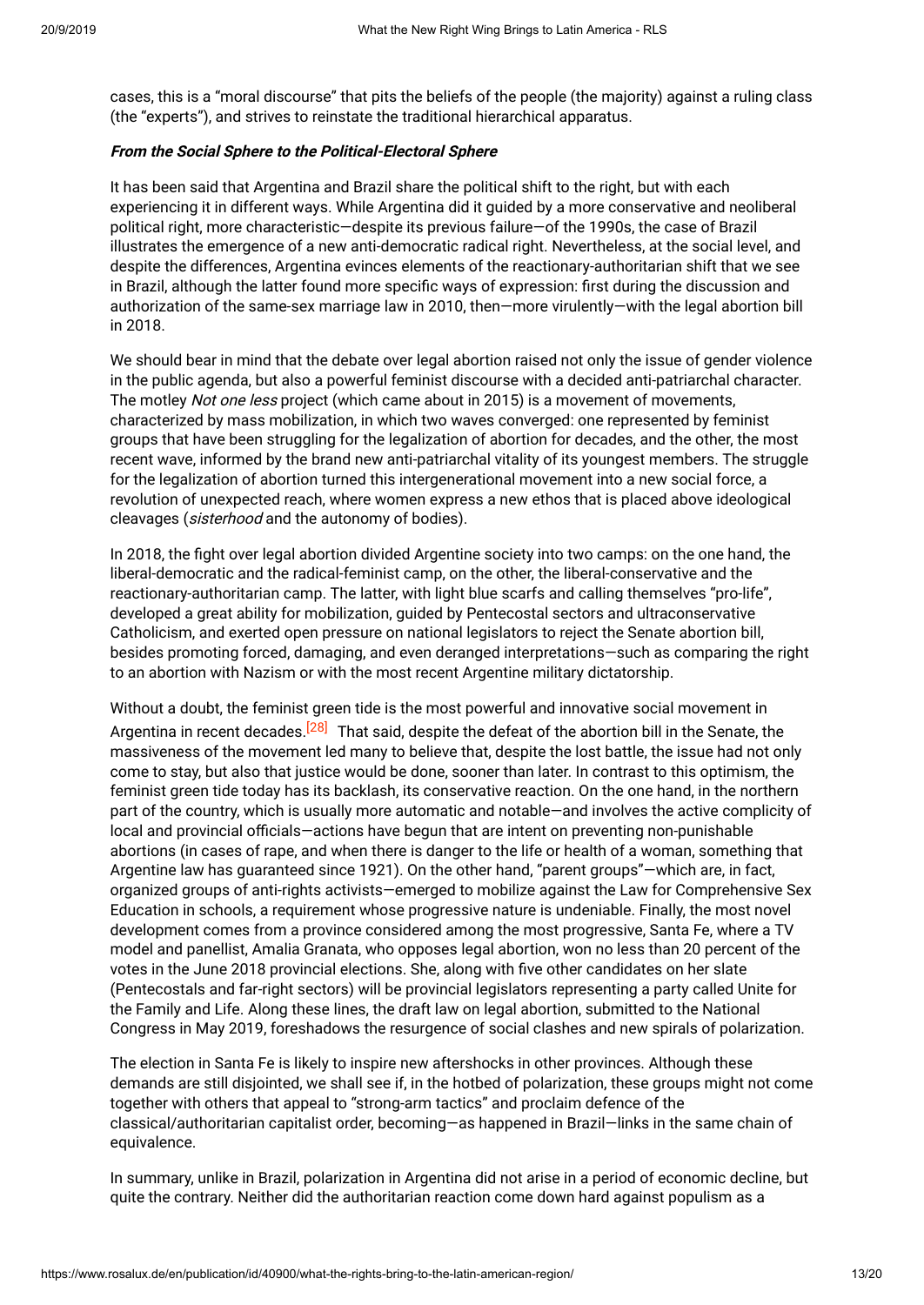regime, but was instead directed by an already ruling right-wing government against the feminist green tide and its women's rights agenda. Still, beyond the diversity of political scenarios and economic times, what is striking is that these authoritarian social currents run throughout all Latin American countries with different degrees of expression and visibility, as shown by the mobilization of the Pentecostal and ultra-Catholic sectors and the emergence of new right-wing and libertarian anarchist groups that take up battle against what they call cultural Marxism; that is, against the guaranteeist discourse, against feminism and the so-called *gender ideology*, and against sexual diversity, advocating a clear return to traditional binary divisions.

\*\*\*

Our planet is in danger. Climate change, as a more visible expression of the socio-ecological crisis, is a reality. Extreme events, the destructive expansion of the neo-extractive model throughout territories, its multiple impacts, the toxic elements in our food, the threat of energy collapse ... all make the inhabitants of both countryside and city, a daily basis, aware of looming disaster: the tail of a boogie monster inhabiting the dark. Unfortunately, this sense of helplessness and crisis has not always served to initiate public debate on these very pressing issues and to think about the critical situation of our socio-natural systems, the consequences of the advance of the commoditization of nature, and the need for a new civilizational paradigm. We have also learned, however, that this tremendous predicament is not the only boogie monster's tail. Political regression shakes numerous societies, in both the Global North and South, where the radical right is advancing and opening the door to different forms of social fascism.

In this regard, the relationship between progressivisms and conservative shifts is not linear, although polarization has opened new windows of opportunity. What is new in Latin America is not the polarization of the progressive cycle, now concluded, but rather the fragility of the emerging political scenario. Latin American–style post-progressivism poses the threat of a backlash, of a virulent reaction against expanding social and personal rights, of a return to repression capable of spreading through dangerous chains of equivalence and joining up with both the new traditionalist rights and religious fundamentalisms. In Brazil, these social tendencies surprisingly found a political-electoral translation and convergence, giving birth to a radical new right. In Argentina (and probably in other countries) they aim to smash the most powerful social movement to have emerged in the last 30 years: anti-patriarchal feminism, exemplified by the fight for legal abortion.

Certainly, there is nothing written in stone to declare that authoritarian reaction has come to stay, since there are many egalitarian forces sweeping the continent guided by different traditions of struggle, from those that are intensifying anti-neoliberal action to resist the return of darkened times (trade union organizations and urban socio-territorial movements) to those that embody the expansion of new rights and strive to open up to other civilizing horizons (feminist movements, sexual diversity, socio-environmental and indigenist struggles).

Even so, we have to understand what is happening in Brazil and even—although in a more constrained fashion—in Argentina and other countries as the symptom of something deeper, present in all Latin American societies and more in tune with what is going on globally. In a post-progressive context marked by new social conflicts, greater inequality, growing social disorganization, a pressing socioecological crisis, punitive language, crises in political parties, and the emergence of new right-wing groups, the routes of savage polarization not only open up the possibility of a 1990s-style conservative/neoliberal shift, but also bring to light deep-seeded trends running through society, sowing and legitimizing anti-egalitarian narratives and behaviors leading to fascism that were thought to be eradicated and that plunge democratic rights and values into a great quagmire. As happened in Brazil with almost breakneck speed, these tendencies translate into a transitional threshold leading to a grim political, social, and cultural decline.

We must be alert, sound the alarm, support, stand by, and mobilize democratic social forces more than ever, especially those that seek to open new horizons of social and environmental justice, that spur on the propagation of new rights, and that fight reactionary and anti-egalitarian ideologies.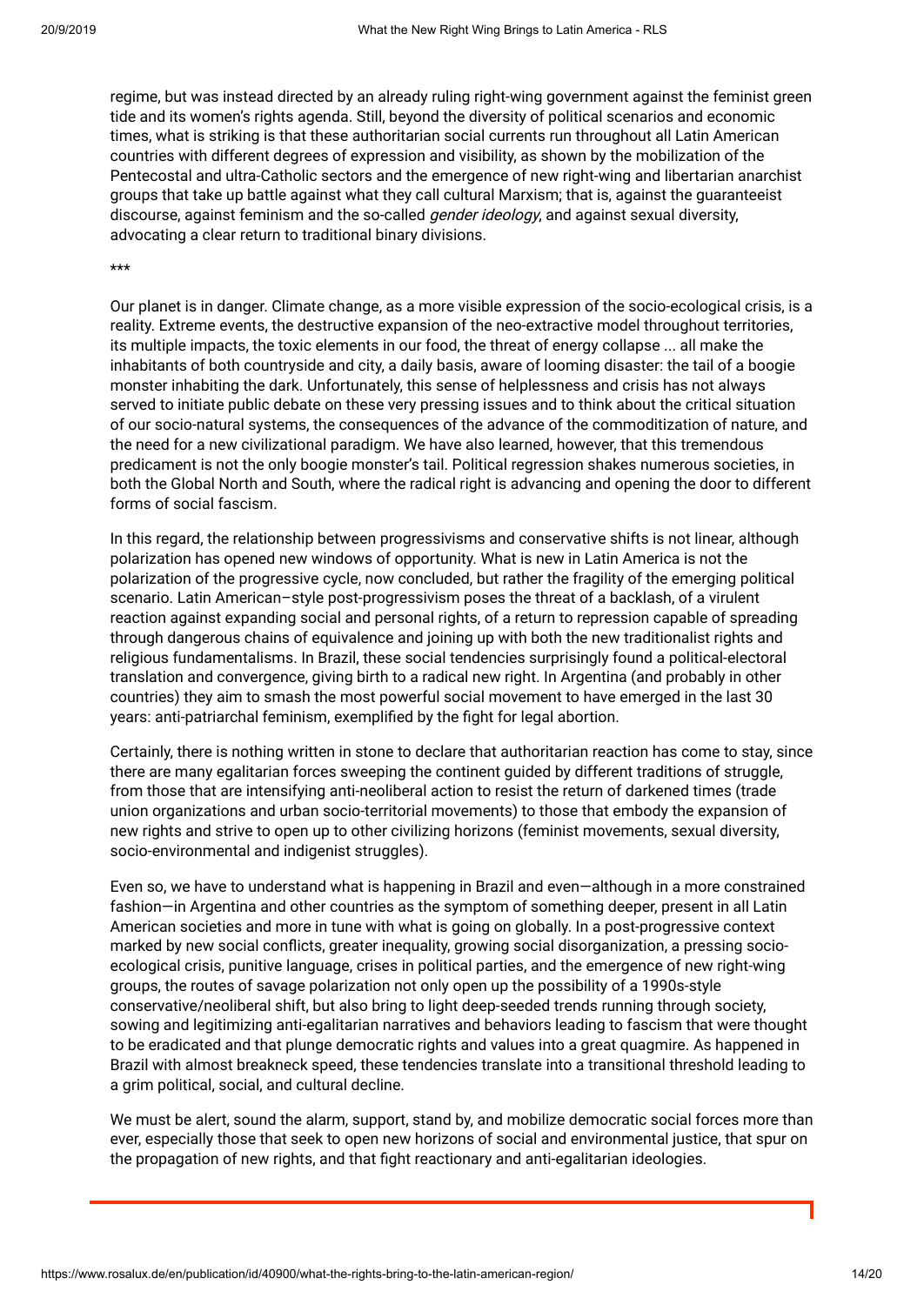Maristella Svampa is <sup>a</sup> researcher at the National Center for Scientific and Technical Research (Conicet) in Argentina and <sup>a</sup> Professor at the Universidad Nacional de la Plata. She also participates in the Permanent Working Group on Development Alternatives hosted by the RLS office in Quito, Ecuador. This article was written for <sup>a</sup> special seminar organized by the RLS Quito in July 2019 under the theme "A Reactionary Wave? Understanding the Moment, Looking at Resistance Strategies".

# Bibliography

Acosta, A. y J.Cajas Guijarro (2018), "Moreno, un neoliberal más," in [lalineadefuego.info/2018/09/04/moreno-un-neoliberal-mas-por-alberto-acosta-y-john-cajas-guijarro/](https://lalineadefuego.info/2018/09/04/moreno-un-neoliberal-mas-por-alberto-acosta-y-john-cajas-guijarro/)

Akram, Assa, (2018), "Tres razones para oponerse al TPP11, en El Desconcierto, [www.eldesconcierto.cl/2018/12/20/tres-razones-para-oponerse-al-tpp-11/](https://www.eldesconcierto.cl/2018/12/20/tres-razones-para-oponerse-al-tpp-11/)

B.Bringel and José Mauricio Domingues. Brazil. Cambio de era: crisis, protestas y ciclos políticos, the books of Catarata, Madrid, 2018.

Carpio, Silvia (2017), "Integración energética sudamericana: entre la realidad, perspectivas e incertidumbres," in Discursos y realidades. Matriz energética, políticas e integración. Plataforma Energética, CEDLA, Bolivia.pp. 91-138

Comini y Frenkel (2014), "Una Unasur de baja intensidad. Modelos en pugna y desaceleración del proceso de integración en América del Sur," Nueva Sociedad, nuso.org/articulo/una-unasur-de-baja[intensidad-modelos-en-pugna-y-desaceleracion-del-proceso-de-integracion-en-america-del-sur/](https://nuso.org/articulo/una-unasur-de-baja-intensidad-modelos-en-pugna-y-desaceleracion-del-proceso-de-integracion-en-america-del-sur/)

Duarte Gamboa, E.E. (2019), "LA CELAC en un Nuevo escenario regional," in Foreign Affairs Latinoamerica, [revistafal.com/la-celac-en-el-nuevo-escenario-regional/](http://revistafal.com/la-celac-en-el-nuevo-escenario-regional/), retrieved on 28/6/2019

Foro de Sao Paulo (2018), "Declaración final del XXIV encuentro del Foro de Sao Paulo, realizado entre el 15 y 17 de julio 2018 en La Habana, Cuba," in [www.nodal.am/2018/07/cierra-el-foro-de-sao-paulo](https://www.nodal.am/2018/07/cierra-el-foro-de-sao-paulo-con-fuerte-apoyo-a-lula-nicaragua-y-venezuela/)con-fuerte-apoyo-a-lula-nicaragua-y-venezuela/),

Fraser, Nancy (2017), "El fin del neoliberalismo progresista," [www.sinpermiso.info/textos/el-final-del](http://www.sinpermiso.info/textos/el-final-del-neoliberalismo-progresista)neoliberalismo-progresista

Giotto, Luciana (2019), "El TPP11 es el peor tratado de la historia," radio.uchile.cl/2019/04/12/luciana[ghiotto-por-tpp-11-es-el-peor-tratado-de-libre-comercio-de-la-historia/](https://radio.uchile.cl/2019/04/12/luciana-ghiotto-por-tpp-11-es-el-peor-tratado-de-libre-comercio-de-la-historia/)

Global Witness, (2018), "2017 es el año con más muertes registradas de personas defensoras de la tierra y el medio ambiente," www.globalwitness.org/en/press-releases/2017-es-el-%C3%B1o-con[m%C3%A1s-muertes-registradas-de-personas-defensoras-de-la-tierra-y-el-medio-ambiente/](https://www.globalwitness.org/en/press-releases/2017-es-el-%C3%B1o-con-m%C3%A1s-muertes-registradas-de-personas-defensoras-de-la-tierra-y-el-medio-ambiente/)

López Segrera, F. (2016), América Latina, crisis del posneoliberalismo y ascenso de la nueva derecha, Clacso, [biblioteca.clacso.edu.ar/gsdl/collect/clacso/index/assoc/D11890.dir/America-Latina-Crisis](http://biblioteca.clacso.edu.ar/gsdl/collect/clacso/index/assoc/D11890.dir/America-Latina-Crisis-del-neoliberalismo.pdf)del-neoliberalismo.pdf

Laclau, E. (2009). "Populismo, ¿qué nos dice el nombre," in F.Panizza (comp), El populismo como espejo de la democracia, Buenos Aires, FCE, 2009, pp.51-71

Merino, G. E. (2018), IADE, "Relanzamiento del Tratado Trans-Pacífico", en [www.iade.org.ar/noticias/relanzamiento-del-tratado-transpacifico-la-continuidad-de-la-geoestrategia](http://www.iade.org.ar/noticias/relanzamiento-del-tratado-transpacifico-la-continuidad-de-la-geoestrategia-globalista-pesar)globalista-pesar, consultado el 20/06/2019

Modonesi, M. (2018), "México, el gobierno progresista tardío," in Nueva Sociedad, [nuso.org/articulo/mexico-el-gobierno-progresista-tardio/](https://nuso.org/articulo/mexico-el-gobierno-progresista-tardio/)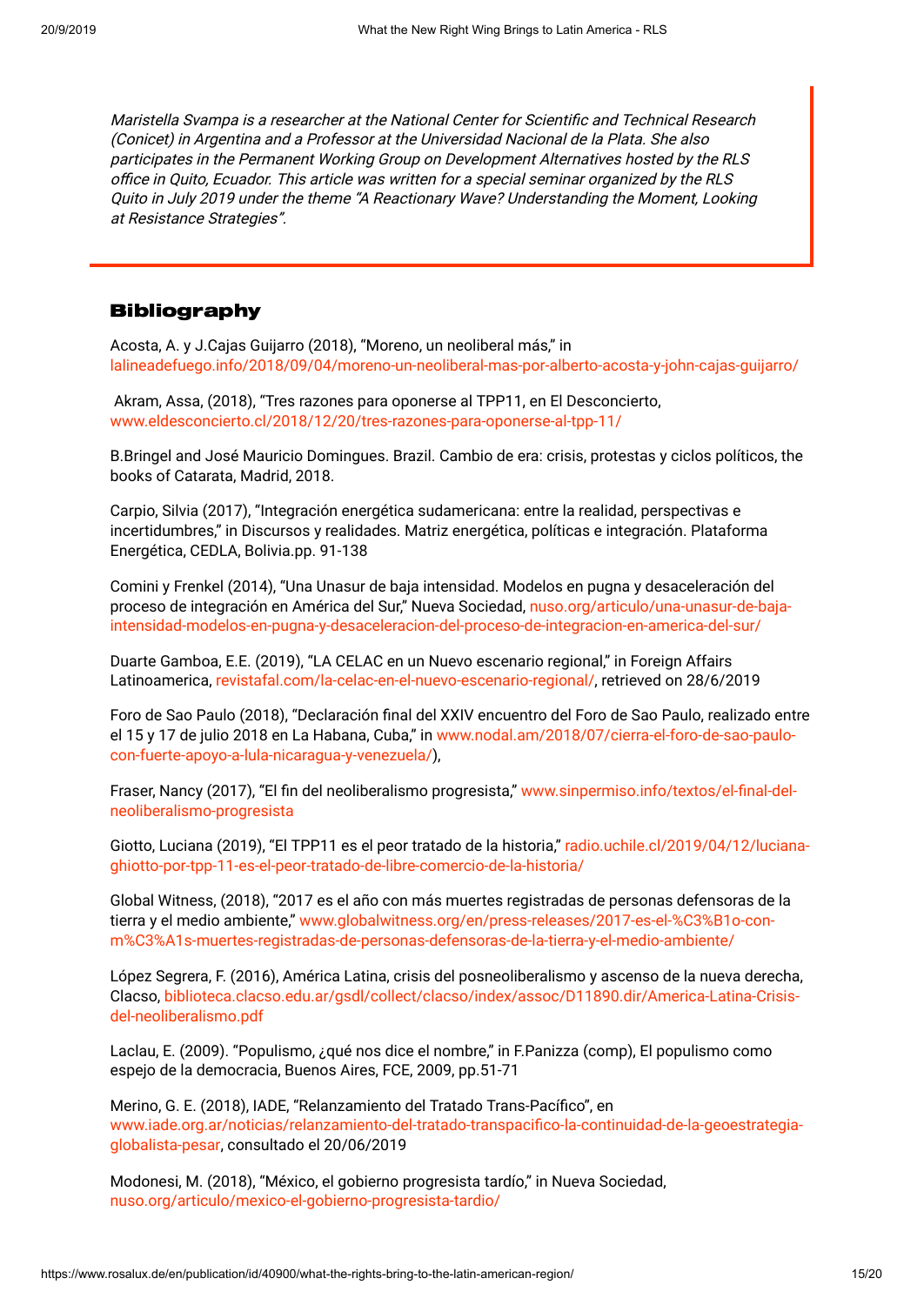Mouffe, Chantal (2019), "La apuesta por un populismo de izquierda," interview with Samuele Mazzolini, Nueva Sociedad, 281, May-June.

Ospina, Pablo (2019), Ecuador: ¿Realmente hay un giro a la derecha? Del correísmo al morenismo**,** Nueva Sociedad**,** April 2019, [nuso.org/articulo/ecuador-moreno-correa-elecciones-politica/](https://nuso.org/articulo/ecuador-moreno-correa-elecciones-politica/).

Santos, Boaventura (2009), Sociología jurídica crítica. Para un nuevo sentido común en el derecho. Editorial Trotta, Madrid.

Schalvelzon, S. (2016), "La llegada de Temer: radicalización conservadora y fin de ciclo," 29/09/2016, [www.rebelion.org/noticia.php](http://www.rebelion.org/noticia.php?id=217321)

Segato, Rita. "La politicidad feminista no puede ser una política del enemigo," interview, retrieved from [www.lavanguardiadigital.com.ar/index.php/2019/03/08/rita-segato-la-politicidad-feminista-no-puede](http://www.lavanguardiadigital.com.ar/index.php/2019/03/08/rita-segato-la-politicidad-feminista-no-puede-ser-una-politica-del-enemigo-sino-inevitablemente-nos-construiremos-como-fascismo/)ser-una-politica-del-enemigo-sino-inevitablemente-nos-construiremos-como-fascismo/

Schapiro, Alejo (2019), La traición progresista, Buenos Aires, Edhasa-el zorzal

Singer, A. (2013), Os sentidos do Lulismo: reforma gradual e pacto conservador, Cebrap, Brazil.

Stefanoni, Pablo (2018) "Biblia, buey y bala … recargados. Jair Bolsonaro, la ola conservadora en Brasil y América Latina," Nueva Sociedad, en [nuso.org/articulo/biblia-buey-y-bala-ola-conservadora-brasil](https://nuso.org/articulo/biblia-buey-y-bala-ola-conservadora-brasil-bolsonaro-stefanoni/)bolsonaro-stefanoni/

Svampa M.y E. Terán Mantovani (2019), "En las fronteras del cambio de época: Escenarios de una nueva fase del extractivismo en américa latina," in Gabbert, K and M. Lang (editors), Como se sostiene la vida en América Latina. Feminismos y Re-existencias en tiempos de oscuridad, FRL, Quito.

Svampa, M (2008), "Notas provisorias sobre la sociología, el saber académico y el compromiso intelectual" en Gerard Althabbe, entre varios mundos, V.Hernández and M. Svampa (editors), Bs As, Prometeo

Svampa, M. 2016, Debates Latinoamericano. Indianismo, Desarrollo, Dependencia y Populismo, Buenos aires, Edhasa.

Svampa, M. (2017) Del cambio de época al fin de ciclo, Gobiernos progresistas, extractivismos y movimientos sociales en América Latina, Edhasa, Buenos Aires.

Svampa, M. (2018a) "Entre la ventriloquía y la ausencia de autocrítica," in Brecha, [brecha.com.uy/entre-la-ventriloquia-y-la-ausencia-de-autocritica/](https://brecha.com.uy/entre-la-ventriloquia-y-la-ausencia-de-autocritica/)

Svampa, M. (2018b) Las fronteras de neoextractivismo en América Latina, CALAS, México, [calas.lat/es/publicaciones/afrontar-las-crisis/maristella-svampa-las-fronteras-del-neoextractivismo](http://calas.lat/es/publicaciones/afrontar-las-crisis/maristella-svampa-las-fronteras-del-neoextractivismo-en-am%C3%A9rica)en-am%C3%A9rica

Vega, Cristina 2019, Reflexiones sobre impunidad, punitivismo y justicia en los feminismos en movimiento, [www.sinpermiso.info/textos/reflexiones-sobre-impunidad-punitivismo-y-justicia-en-los](http://www.sinpermiso.info/textos/reflexiones-sobre-impunidad-punitivismo-y-justicia-en-los-feminismos-en-movimiento)feminismos-en-movimiento

Vommaro, Gabriel (2017) La Larga Marcha de Cambiemos, Buenos Aires, Siglo XXI.

Wallerstein, I. (2012) "China y Estados Unidos: rivales o colaboradores," in La Jornada, 22/01/2012, [www.jornada.unam.mx/2012/01/22/opinion/028a1mun](http://www.jornada.unam.mx/2012/01/22/opinion/028a1mun)

## Digital Newspapers and Websites

Agencia EFE (2018) El presidente de Ecuador convertirá la sede de la Unasur en Quito en una universidad indígena, in [www.efe.com/efe/america/portada/el-presidente-de-ecuador-convertira-la](https://www.efe.com/efe/america/portada/el-presidente-de-ecuador-convertira-la-sede-unasur-en-quito-una-universidad-indigena/20000064-3675570)sede-unasur-en-quito-una-universidad-indigena/20000064-3675570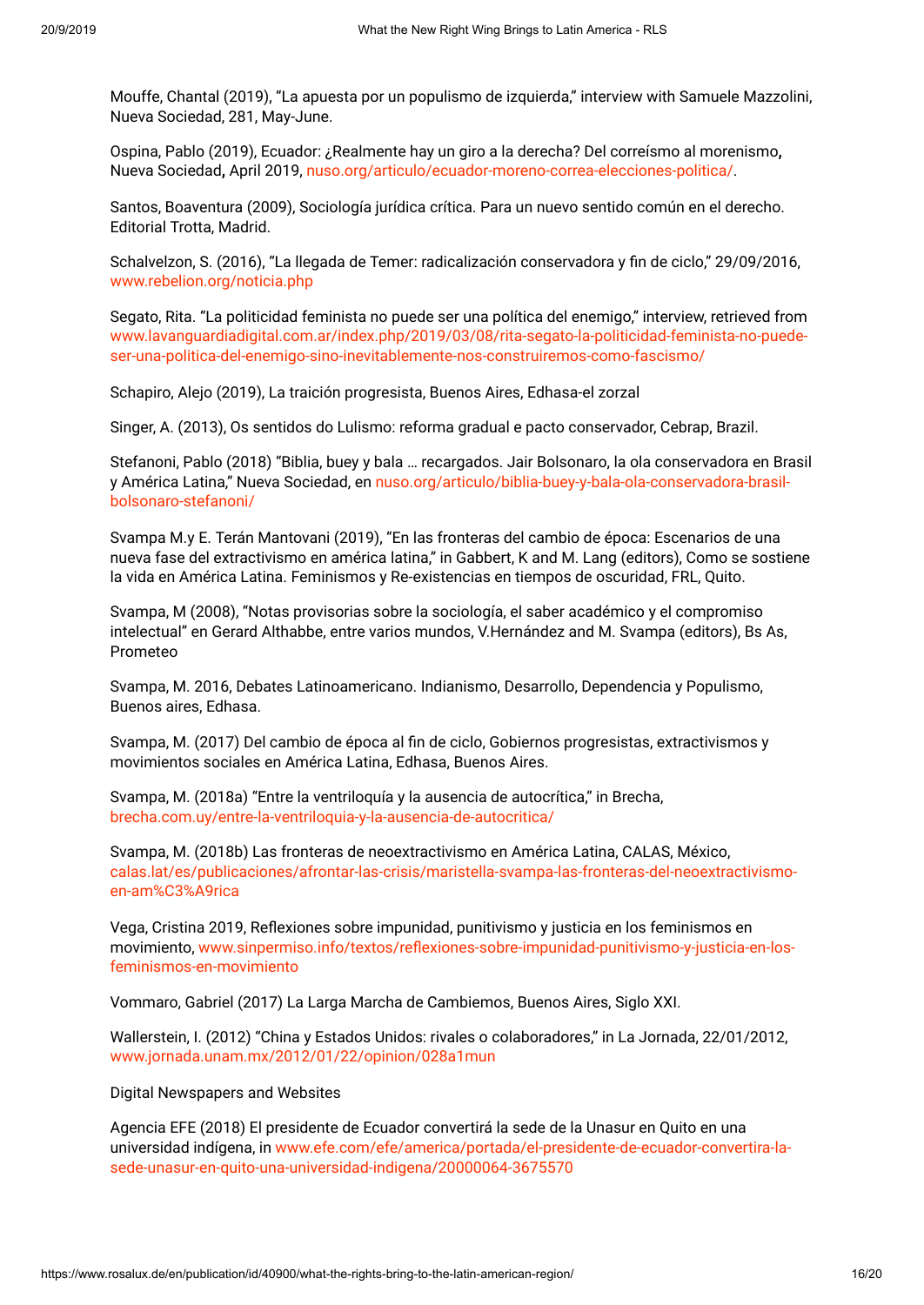Infobae (2019), Entró en vigor el acuerdo comercial TPP11," in [www.infobae.com/america/mexico/2018/12/30/entro-en-vigor-el-acuerdo-comercial-tpp-11-de-asia](https://www.infobae.com/america/mexico/2018/12/30/entro-en-vigor-el-acuerdo-comercial-tpp-11-de-asia-pacifico-que-abrira-para-mexico-los-mercados-de-10-paises/)pacifico-que-abrira-para-mexico-los-mercados-de-10-paises/, disponible el 28/6/2019

El País (2019), Interview with Steve Bannon, [elpais.com/internacional/2019/03/24/actualidad/1553454729\\_290547.html](https://elpais.com/internacional/2019/03/24/actualidad/1553454729_290547.html), Retrieved on 28/6/2019

El País: El Brasil de Bolsonaro, [elpais.com/internacional/2019/03/04/actualidad/1551708869\\_841247.html](https://elpais.com/internacional/2019/03/04/actualidad/1551708869_841247.html)

La Nación (2019), "Macri y varios presidentes de la región lanzan hoy en Chile un nuevo organismo," at [www.lanacion.com.ar/politica/macri-viaja-a-chile-para-lanzar-el-prosurmacri-y-varios-presidentes-de](https://www.lanacion.com.ar/politica/macri-viaja-a-chile-para-lanzar-el-prosurmacri-y-varios-presidentes-de-la-region-lanzan-hoy-en-chile-un-nuevo-organismo-nid2231031)la-region-lanzan-hoy-en-chile-un-nuevo-organismo-nid2231031

Motor Económico, la Web de Raúl Delatorre, [www.motoreconomico.com.ar/opinion/qu-le-pas-a-la](http://www.motoreconomico.com.ar/opinion/qu-le-pas-a-la-unasur)unasur, consultado el 20/06/2019

NODAL Agencia,(2018) "Inédito acuerdo entre la Alianza del Pacífico y el Mercosur," [www.nodal.am/2018/07/libre-comercio-en-la-region-inedito-acuerdo-entre-la-alianza-del-pacifico-y-el](https://www.nodal.am/2018/07/libre-comercio-en-la-region-inedito-acuerdo-entre-la-alianza-del-pacifico-y-el-mercosur/)mercosur/, consultado el 20 de junio de 2019

[nuso.org/articulo/ecuador-moreno-correa-elecciones-politica/](https://nuso.org/articulo/ecuador-moreno-correa-elecciones-politica/)

OEA, Sistema de información de comercio exterior, Alianza del Pacífico[.www.sice.oas.org/TPD/Pacific\\_Alliance/Pacific\\_Alliance\\_s.asp,](http://www.sice.oas.org/TPD/Pacific_Alliance/Pacific_Alliance_s.asp) consultado el 28/6/2019

Perfil, Ecuador retirará una estatua de Néstor Kirchner: "No representa nuestros valores," 14/03/2019, [www.perfil.com/noticias/politica/ecuador-retira-estatua-nestor-kirchner-no-representa-nuestros](https://www.perfil.com/noticias/politica/ecuador-retira-estatua-nestor-kirchner-no-representa-nuestros-valores-unasur.phtml)valores-unasur.phtml

RPP Noticias (2017), PPK: "Para EE.UU. América Latina es como un perro simpático que no genera problemas," [rpp.pe/peru/actualidad/ppk-para-eeuu-america-latina-es-como-un-perro-simpatico-que](https://rpp.pe/peru/actualidad/ppk-para-eeuu-america-latina-es-como-un-perro-simpatico-que-no-genera-problemas-noticia-1033439)no-genera-problemas-noticia-1033439

[\[1\]](https://www.rosalux.de/en/publication/id/40900/#_ftnref1) I revisit and reformulate an ideal paradigm proposed by sociologist Aníbal Viguera (1993) that establishes two dimensions to define populism: one, according to the type of participation; and the other, according to social and economic policies. In that line, I distinguish between low-intensity populism, tied to the one-dimensional character thereof (political style and leadership, which can coexist with neoliberal policies), and *high-intensity populism*, which joins political style with social and economic policies that aim at social inclusion. Likewise, there are different types of high-intensity populisms, since middle class populism, represented by Kirchnerism and Correaism, is not the same as plebeian populism, illustrated by the Bolivian and Venezuelan cases. I have addressed the issue in Svampa, 2016 and 2017.

[\[2\]L](https://www.rosalux.de/en/publication/id/40900/#_ftnref2)etter to [President](https://comosoc.org/carta-abierta-academicos-a-Duque) Ivan Duque from academics in Colombia and around the world, May 2019.

[\[3\]](https://www.rosalux.de/en/publication/id/40900/#_ftnref3) In February 2016, a referendum was held whose goal was to approve or reject the constitutional project to allow the Bolivian president or vice-president to run for re-election; the proposal was defeated by 51 percent of the votes.

[\[4\]](https://www.rosalux.de/en/publication/id/40900/#_ftnref4) Svampa and Terán Mantovani 2019.

[\[5\]](https://www.rosalux.de/en/publication/id/40900/#_ftnref5) This does not mean that UNASUR or other regional organizations met their initial objectives during the progressive cycle. In fact, in the course of that cycle, the hypothesis of a defiant regionalism was relativized owing to the changeover to a "low strength" UNASUR (Comini and Frenkel, 2014), marked by the end of the great regional leaderships (the deaths of Chavez and Néstor Kirchner and the distancing of Lula Da Silva, three leaders who strongly bet on regional integration). On the other hand, we must not underestimate the role of UNASUR in expanding neo-extractivism. For example, as of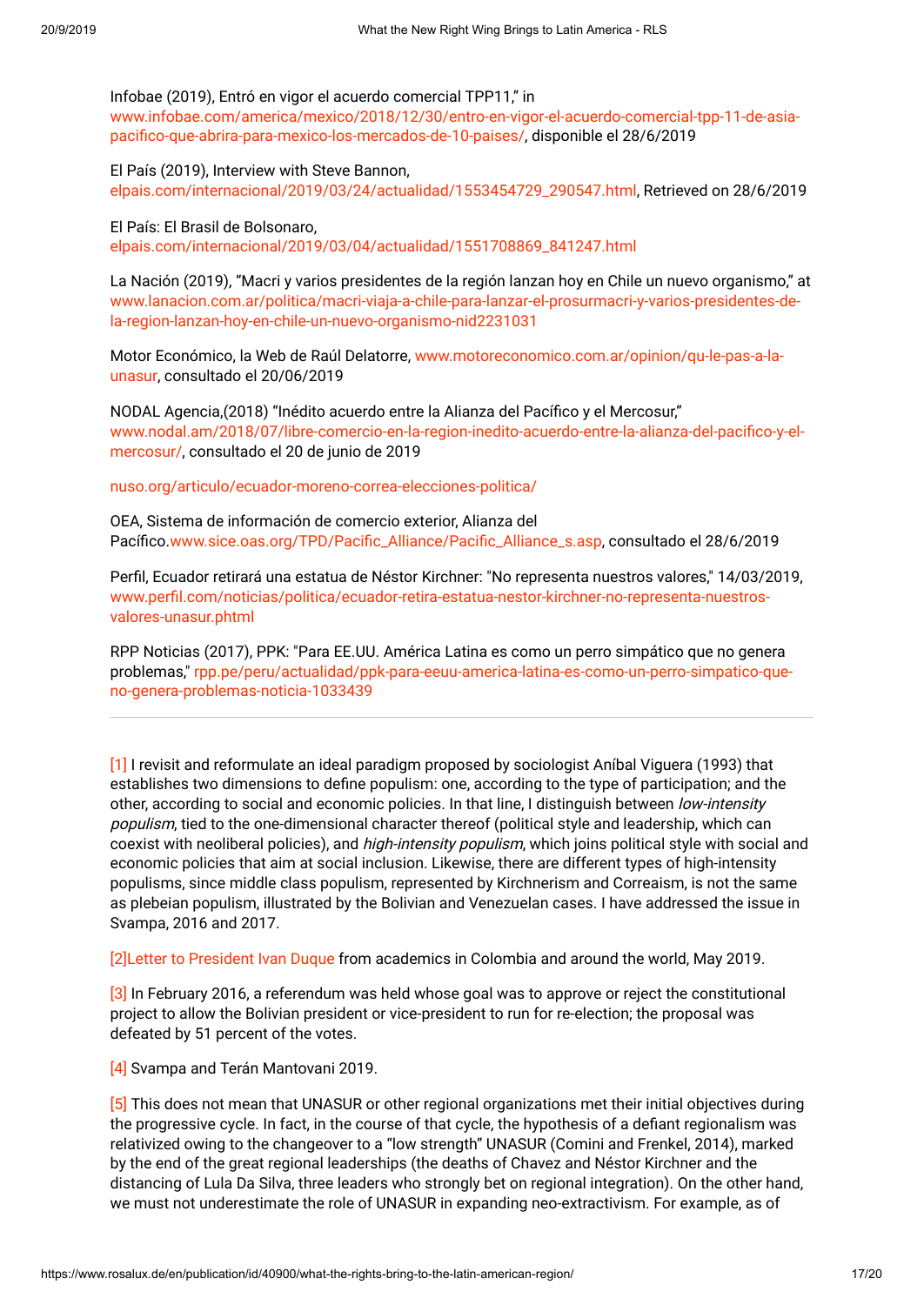2007, IIRSA (the Initiative for the Integration of the Regional Infrastructure of South America), renamed COSIPLAN, fell under the orbit of UNASUR, which sought to strengthen ties among the countries of South America by boosting regional trade and National Economic Development Bank investments in infrastructure projects. In various regions, IIRSA-Cosiplan projects, numbering 544 and totaling an estimated investment of 130 billion dollars, will be resisted and questioned. By 2014, IIRSA investments in the energy sector amounted to 32.3 percent of the total, mainly for hydroelectric plants, which are highly questionable because of their social and environmental effects, especially in already fragile Brazilian and Bolivian Amazonia. Moreover, fourteen of Cosiplan's 31 priority projects involve the Amazon region (Carpio 2017).

[\[6\]](https://www.rosalux.de/en/publication/id/40900/#_ftnref6) "The first step for an eventual trade agreement between two economic blocs, unprecedented anywhere in the world, was agreed upon yesterday between the governments of the countries making up the Southern Common Market (Mercosur)—Uruguay, Paraguay, Argentina, and Brazil—and the nations that they make up the Pacific Alliance (Mexico, Chile, Colombia, and Peru), with the signing of a joint declaration and the Puerto Vallarta Action Plan."

[\[7\]](https://www.rosalux.de/en/publication/id/40900/#_ftnref7) "For two years, CELAC has faced an operational paralysis deriving mainly from the ideological division that exists because of the crises in Venezuela and, recently, Nicaragua. In practical terms, CELAC's membership is divided into two factions. On one side are the members of the Lima Group made up of thirteen countries in the region plus Canada –, which has dedicated itself to blocking Venezuela from regional meetings and does not recognize the Nicolás Maduro regime, besides supporting the enforcement of the Democratic Charter against Nicaragua by the OAS. On the other are the members of the Bolivarian Alliance for the Peoples of Our America–Trade Agreement of the Peoples (ALBA–TCP), who support the government of Venezuela and Daniel Ortega in Nicaragua in the face of criticism and sanctions from the international community. This ideological confrontation has resulted in the cancellation of various sectoral and ministerial meetings. It was not even possible to hold CELAC's Sixth Summit of Heads of State and Government, although the five previous editions had enjoyed an uninterrupted annual regularity up till now."

[\[8\]](https://www.rosalux.de/en/publication/id/40900/#_ftnref8) See the July 2018 Declaration of the Sao Paulo Forum (www.nodal.am/2018/07/cierra-el-foro-de[sao-paulo-con-fuerte-apoyo-a-lula-nicaragua-y-venezuela/\),](https://www.nodal.am/2018/07/cierra-el-foro-de-sao-paulo-con-fuerte-apoyo-a-lula-nicaragua-y-venezuela/) as well as Clacso's inauguration of the Critical Thinking Forum, in which several former presidents took a central role.

[\[9\]](https://www.rosalux.de/en/publication/id/40900/#_ftnref9) Critical Thinking Forum held in Buenos Aires in December 2018. One of the few critical voices in political terms was that of Edgardo Lander. Available on YouTube, [www.youtube.com/watch.](https://www.youtube.com/watch?v=T3aHEdE8wsk) See also from the author, [www.sinpermiso.info/textos/clacso-entre-la-ventriloquia-y-la-ausencia-de-autocritica](http://www.sinpermiso.info/textos/clacso-entre-la-ventriloquia-y-la-ausencia-de-autocritica)

[\[10\]](https://www.rosalux.de/en/publication/id/40900/#_ftnref10) Reflecting on the characteristics of this relationship, Wallerstein wondered: "Are China and the United States rivals? Yes, but only to a certain extent. And are they enemies? No, they are not enemies. And are they collaborators? They are now, more than they would like to admit, and they will be more so as the decade continues." (Wallerstein, 2012)

[\[11\]](https://www.rosalux.de/en/publication/id/40900/#_ftnref11) This is the case of the EU-Canada Comprehensive Economic and Trade Agreement, which was the product of secret negotiations between different leaders, behind their societies' backs. Numerous mobilizations in different European countries were the result.

[\[12\]](https://www.rosalux.de/en/publication/id/40900/#_ftnref12) The TPP-11 trade pact, as it is called, replaces the Trans-Pacific Economic Cooperation Agreement (TPP), which was signed by 12 countries on February 4, 2016. The United States announced its departure from the CPTPP in January 2017, but the remaining 11 countries—Australia, Brunei, Canada, Chile, Japan, Malaysia, New Zealand, Peru, Singapore, Vietnam, and Mexico—agreed to keep it and signed the new agreement in Santiago de Chile on 8 March.

[\[13\]](https://www.rosalux.de/en/publication/id/40900/#_ftnref13) Since 2016, Argentine President M. Macri—whose country also hosted the WTO in 2017 and the G20 in 2018—has expressed his intention to reach out to the TTP, in a society where there is little knowledge as to the consequences that this entails.

[\[14\]](https://www.rosalux.de/en/publication/id/40900/#_ftnref14) Lula had rejected Battisti's extradition to Italy in 2010. Upon hearing of Battisti's arrest in Bolivia, Bolsonaro's son wrote on social networks: "Brazil no longer has outlaws. The little gift is on its way," in a direct message to Salvini.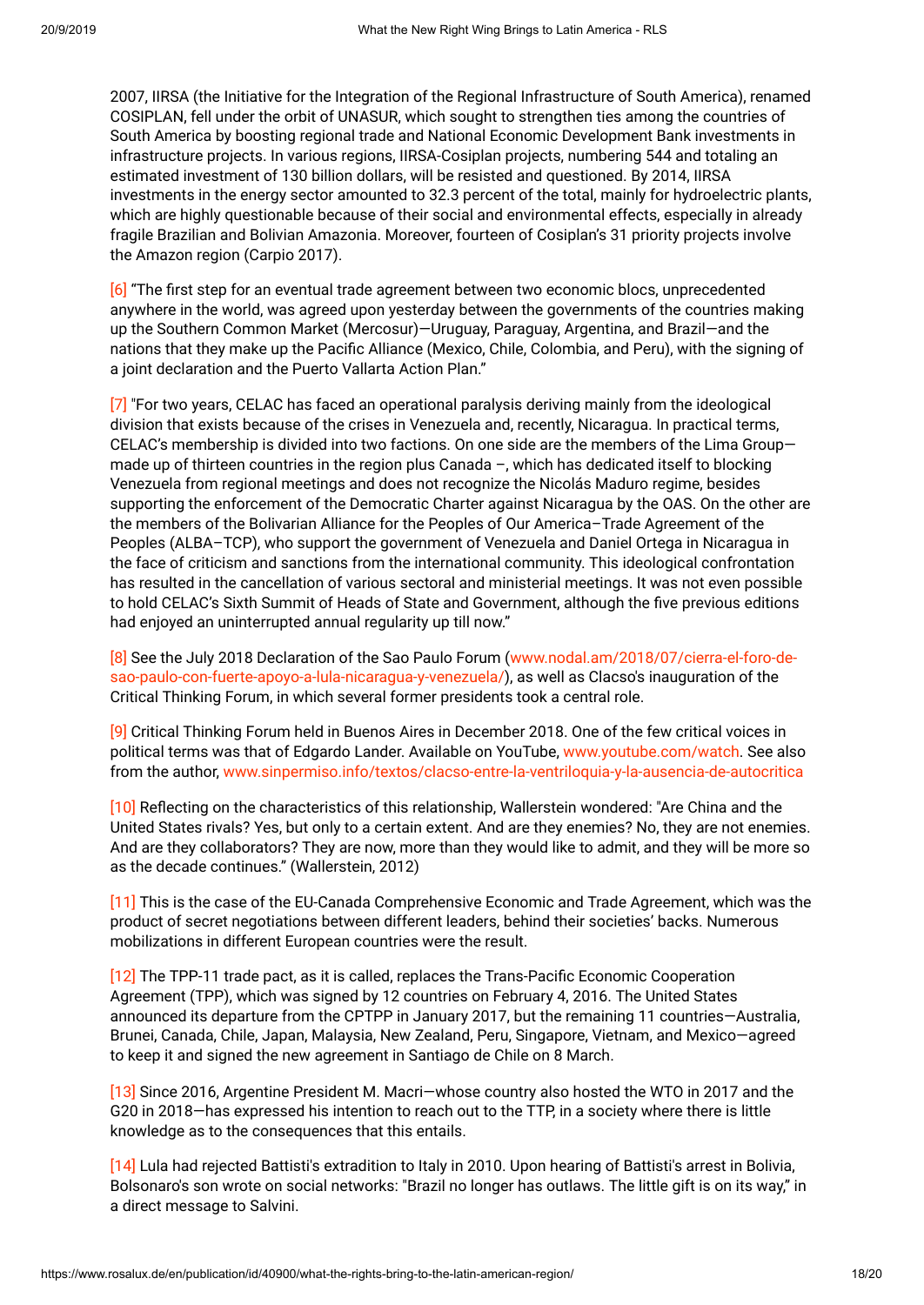[\[15\]](https://www.rosalux.de/en/publication/id/40900/#_ftnref15) I use the concept of "chains of equivalence" introduced by Laclau to refer to the ability of a rhetoric (an empty signifier) to articulate diverse social demands, without thereby appealing to the interpretative approach of this author regarding populism.

[\[16\]](https://www.rosalux.de/en/publication/id/40900/#_ftnref16) The complexity of the social world requires adoption of a processual approach that underscores both the interrelation of the stakeholders and the dynamic and recursive nature of the social sphere. To maintain that social reality is not only dynamic but also recursive leads us to assert that a movement's interaction process begets new thresholds from which to conceive society. In that regard, a concept that can aid us in analysing polarization is the "transition threshold", which refers to those moments of interaction in which an inflection, a point of condensation, if not of redefinition of the situation—partial or overall—is perceived. Political history gives us many examples of this. I have dealt with this issue in Svampa, 2008.

[\[17\]](https://www.rosalux.de/en/publication/id/40900/#_ftnref17) B. Bringel and José Mauricio Domingues 2018, pp. 132–139.

[\[18\]](https://www.rosalux.de/en/publication/id/40900/#_ftnref18) We take up the first two cycles proposed by Francisco López Segrera (2016), although we differ with respect to the depiction of the third cycle.

[\[19\]](https://www.rosalux.de/en/publication/id/40900/#_ftnref19) According to sociologist Gabriel Vommaro (2017), this would be a new right that seeks to deconflictualize politics, blaming the idea of dispute and ideology on Kirchnerism and the traditional parties. However, the economic failure of a party platform that initially sought to occupy the centre drove it to further foment polarization.

[\[20\]](https://www.rosalux.de/en/publication/id/40900/#_ftnref20) Actually, the conservative political imaginary—bearer of a business vision with limited liability and a denier of ideologies, but open to the possibility of a social, economic, and moral pact—only lived ephemerally in the imaginary of the voters, pounded over and over again by the large mass media outlets that openly played in Macri's favor, even in full recession.

[\[21\]](https://www.rosalux.de/en/publication/id/40900/#_ftnref21) The touchstone of polarization in Argentina was the dispute with the agricultural sectors over extraordinary agricultural revenue that Cristina Fernández faced in 2008, just after assuming the presidency, an opposition that brought together all the farming corporations. Disagreement over the increase in agricultural withholdings soon took on political proportions: both the inflexible response of the government (calling them "picket lines of wealth") and the rapid reaction of sectors of the Buenos Aires middle class, who took to the streets in support of "the rural sector" and questioned the belligerent style of the government, served to update old binary conceptions that run through Argentine political culture: civilization/barbarism; Peronism/anti-Peronism; people/anti-people; nation/anti-nation. As at other points in Argentine history, dichotomous characterizations—complexity reduction principles for a time of conflict, initially—ended up functioning as a framework for rendering political reality intelligible, both for those who identified with the popular democratic camp and for those identifying as liberal republicans. In addition, social polarization illustrated a kind of fracture lying at the very heart of the Argentine middle classes.

[\[22\]](https://www.rosalux.de/en/publication/id/40900/#_ftnref22) A clarification becomes necessary. Unlike the Argentine case, which appears emblematic, it has rarely been recognized that the experience of the Workers' Party (PT) in government is also part of Latin American populisms. Certainly, the case of the PT has its peculiarities and can be interpreted as a transformative populism or, in a more Gramscian vein, in terms of *passive revolution*. For Brazilian André Singer, this last concept is key to explaining Lulism, since it would become established as a conservative variant of modernization. In reality, the PT's political strategy was expressed in the "Lulist pact", a model that proposed to satisfy both the interests of the workers and the middle classes through gradual social reforms and the expansion of consumption, and those of the business class through a policy of openness to investments and state development. The Lulist pact worked between 2003 and 2013 within the context of economic growth driven by what I have called the *commodities* consensus, tightly bound to the financial system, and led to an improvement in the conditions of the popular classes in one of the most unequal countries in the region. At the same time, it led to the PT's growing bureaucratization, an early slipping into corruption (the *Mensalão* scandal, 2005), the progressive abandonment of the agrarian reform policy, the expansion of agribusiness, and land grabbing by large landowners. In short, not only because of its policies, but also because of the early